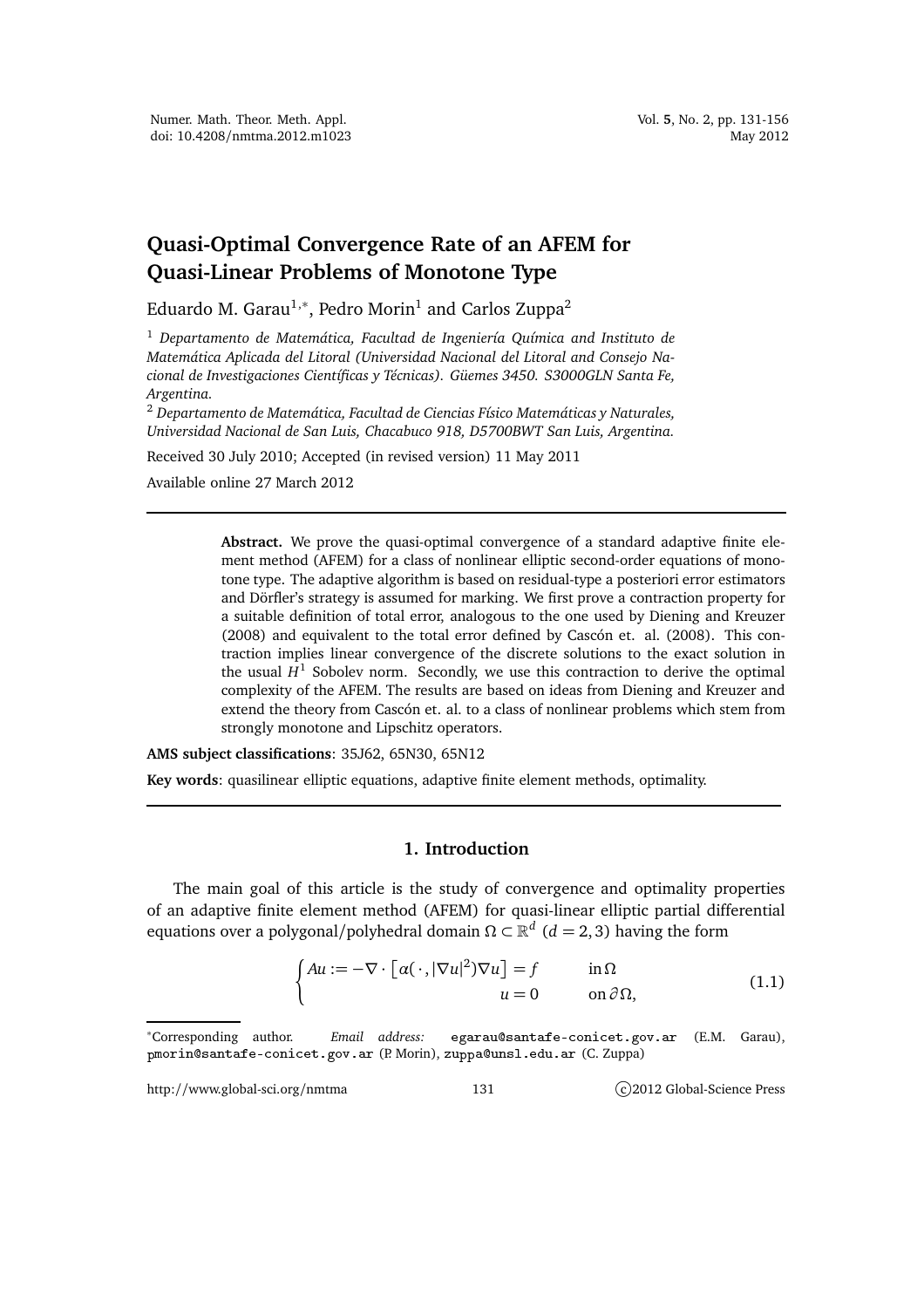where  $\alpha : \Omega \times \mathbb{R}_+ \to \mathbb{R}_+$  is a bounded positive function whose precise properties will be stated in Section 2 below, and  $f \in L^2(\Omega)$  is given. The assumptions on  $\alpha$  guarantee that the nonlinear operator *A* is Lipschitz and strongly monotone; see (2.6)–(2.7). This kind of problems arises in many practical situations; see Section 2.2 below.

AFEMs are an effective tool for making an efficient use of the computational resources, and for certain problems, it is even indispensable to their numerical resolvability. The ultimate goal of AFEMs is to equidistribute the error and the computational effort obtaining a sequence of meshes with optimal complexity. Adaptive methods are based on a posteriori error estimators, that are computable quantities depending on the discrete solution and data, and indicate a distribution of the error. A quite popular, natural adaptive version of classical finite element methods consists of the loop

$$
Solve \rightarrow ESTMATE \rightarrow MARK \rightarrow REFINE,
$$
 (1.2)

that is: solve for the finite element solution on the current grid, compute the a posteriori error estimator, mark with its help elements to be subdivided, and refine the current grid into a new, finer one.

A general result of convergence for linear problems has been obtained by Morin, Siebert and Veeser [16], where very general conditions on the linear problems and the adaptive methods that guarantee convergence are stated. Following these ideas a (plain) convergence result for elliptic eigenvalue problems has been proved in [8]. On the other hand, optimality of adaptive methods using *Dörfler's marking strategy* [7] for linear elliptic problems has been stated by Stevenson [22] and Cascón, Kreuzer, Nochetto and Siebert [2]. Linear convergence of an AFEM for elliptic eigenvalue problems has been proved in [13], and optimality results can be found in [5, 9]. For a summary of convergence and optimality results of AFEM we refer the reader to the survey [18] and the references therein. We restrict ourselves to those references strictly related to our work.

Well-posedness and a priori finite element error estimates for problem (1.1) have been stated in [4]. A posteriori error estimators for nonconforming approximations have been developed in [19]. Linear convergence of an AFEM for the *ϕ*-Laplacian problem in a context of Sobolev-Orlicz spaces has been established in [6]. Recently, the (plain) convergence of an adaptive *inexact* FEM for problem (1.1) has been proved in [10], where only a discrete *linear* system is solved before each adaptive refinement; albeit with stronger assumptions on *α*.

In this article we consider a standard adaptive loop of the form (1.2) based on classical residual-type a posteriori error estimators, where the Galerkin discretization for problem (1.1) is considered. We use the Dörfler's strategy for marking and assume a minimal bisection refinement. The goal of this paper is to prove the optimal complexity of this AFEM by stating two main results. The first one establishes the linear convergence of the adaptive loop through a contraction property. More precisely, we will prove the following

**Theorem 1.1** (Contraction property)**.** *Let u be the weak solution of problem* (1.1) *and let*  $\{U_k\}_{k\in\mathbb{N}_0}$  be the sequence of discrete solutions computed through the adaptive algorithm de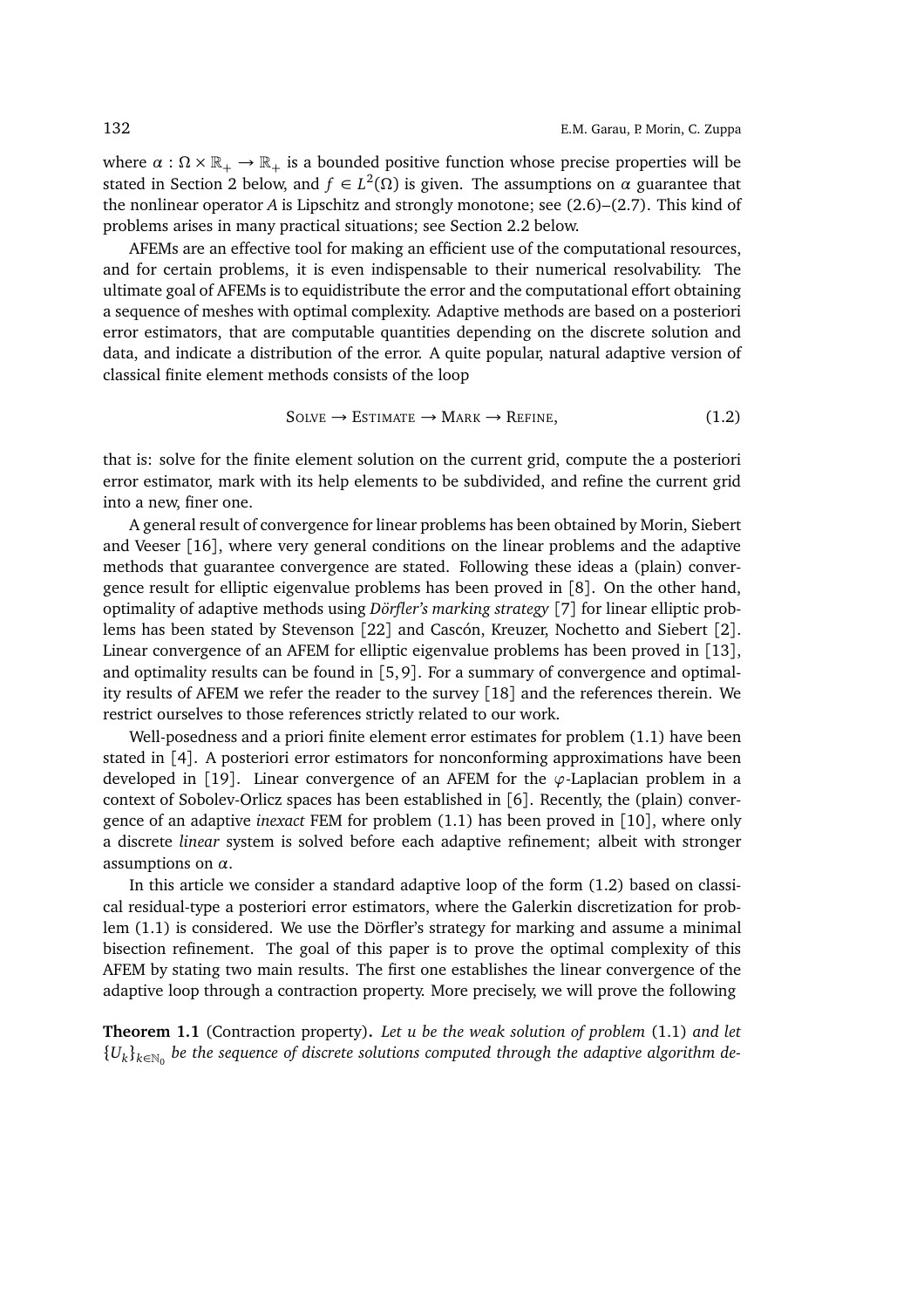*scribed in Section 4. Then, there exist constants* 0 *< ρ <* 1 *and µ >* 0 *such that*

$$
[\mathcal{F}(U_{k+1}) - \mathcal{F}(u)] + \mu \eta_{k+1}^2 \le \rho^2 ([\mathcal{F}(U_k) - \mathcal{F}(u)] + \mu \eta_k^2), \qquad \forall k \in \mathbb{N}_0, \qquad (1.3)
$$

*where* [F(*U<sup>k</sup>* )− F(*u*)] *is a notion equivalent to the energy error and η<sup>k</sup> denotes the global a posteriori error estimator in the mesh corresponding to the step k of the iterative process.*

The second main result shows that, if the solution of the nonlinear problem (1.1) can be ideally approximated with adaptive meshes at a rate (*DOF s*) −*s* , then the adaptive algorithm generates a sequence of meshes and discrete solutions which converge with this rate. Specifically, we will prove the following

**Theorem 1.2** (Quasi-optimal convergence rate)**.** *Assume that the solution u of problem* (1.1)  $b$ elongs to  $\mathbb{A}_s$ . $^\dagger$  Let  $\{\mathscr{T}_k\}_{k\in\mathbb{N}_0}$  and  $\{U_k\}_{k\in\mathbb{N}_0}$  denote the sequence of meshes and discrete solu*tions computed through the adaptive algorithm described in Section 4, respectively. If the marking parameter θ in Dörfler's criterion is small enough (cf.* (4.1) *and* (5.1)*), then*

$$
\left[\|\nabla(U_k - u)\|_{\Omega}^2 + \mathrm{osc}_{\mathcal{I}_k}^2(U_k)\right]^{\frac{1}{2}} = \mathcal{O}\left((\#\mathcal{I}_k - \#\mathcal{I}_0)^{-s}\right), \qquad \forall \, k \in \mathbb{N}.\tag{1.4}
$$

*The left-hand side is called* total error *and consists of the energy error plus an oscillation term.*

Basically, we follow the steps presented in [2] for linear elliptic problems. However, due to the *nonlinearity* of problem (1.1) the generalization of the mentioned results is not obvious. In particular, for linear elliptic problems the *Galerkin orthogonality property (Pythagoras)*

$$
\|\nabla(U-u)\|_{\Omega}^2 + \|\nabla(U-V)\|_{\Omega}^2 = \|\nabla(V-u)\|_{\Omega}^2,
$$
\n(1.5)

where *U* is a discrete solution and *V* is a discrete test function, is used to prove the contraction property and a generalized Cea's Lemma (the quasi-optimality of the total error). This orthogonality property does not hold when we consider problem (1.1) though. To overcome this difficulty we resort to ideas from  $\lceil 6 \rceil$ , replacing (1.5) by the trivial equality

$$
[\mathcal{F}(U) - \mathcal{F}(u)] + [\mathcal{F}(V) - \mathcal{F}(U)] = [\mathcal{F}(V) - \mathcal{F}(u)],
$$

where each term in brackets is equivalent to the corresponding term in  $(1.5)$  (cf. Theorem 4.1 below), and  $\mathcal F$  is the energy functional of (1.1). We thus establish some kind of *quasi-orthogonality relationship* for the energy error (cf. Lemma 5.1) which is sufficient to prove the quasi-optimality of the total error (cf. Lemma 5.2).

Additionally, it is necessary to study the behavior of the error estimators and oscillation terms when refining. In order to do that, we need to show that a certain quantity, which measures the difference of error estimators and oscillation terms between two discrete functions (cf. (3.13)), is bounded by the energy of the difference between these functions (see Lemma 3.2 in Section 3.3). This result can be proved with usual techniques for linear elliptic problems using inverse inequalities and trace theorems, but the generalization of

<sup>†</sup>Roughly speaking, *u* ∈ A*<sup>s</sup>* if *u* can be approximated with adaptive meshes with a rate (*DOF s*) −*s* (cf. (6.1) in Section 6).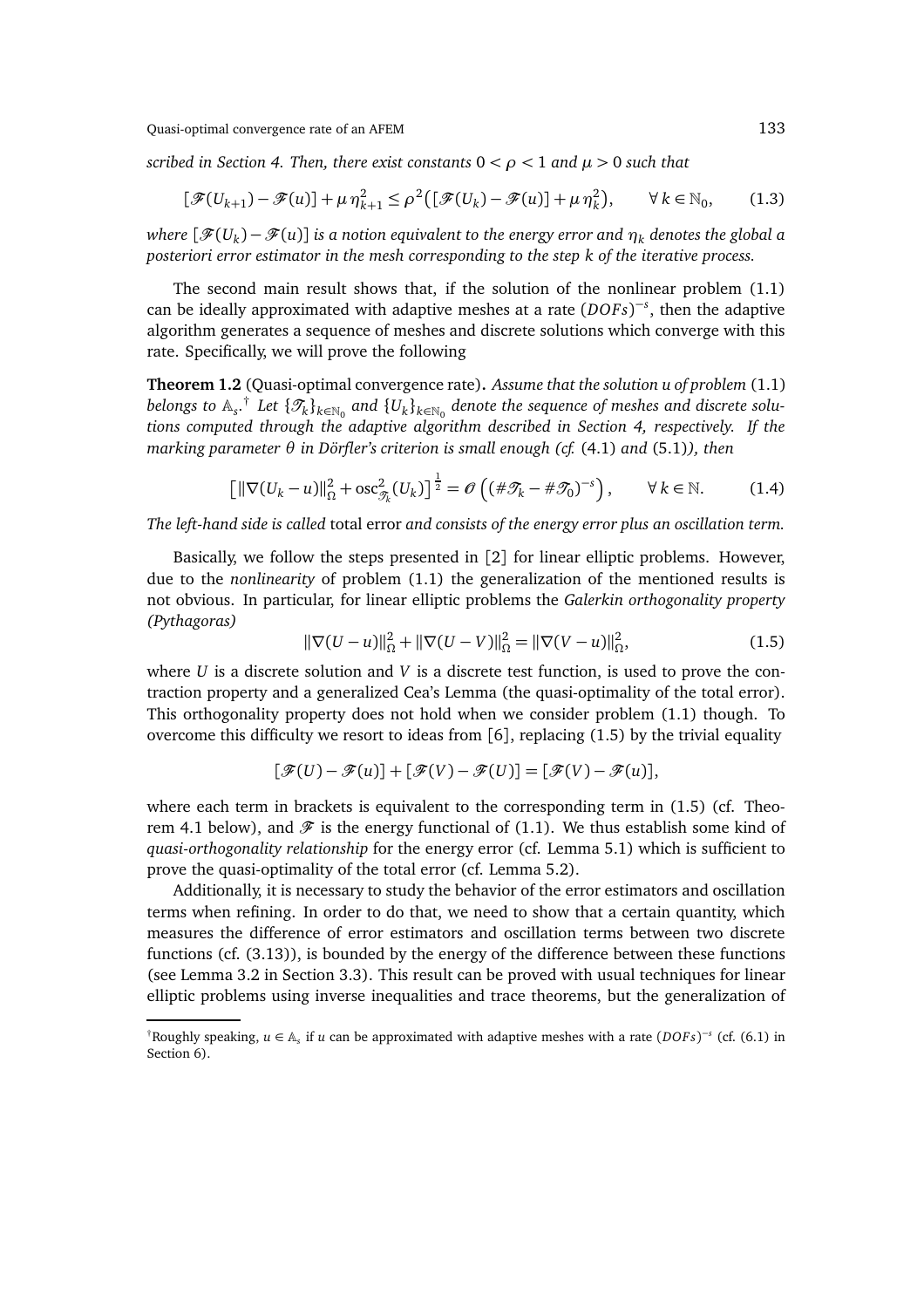this result to nonlinear problems requires some new technical results. We establish suitable hypotheses on the main coefficient  $\alpha$  of problem (1.1) to be able to prove the mentioned estimation for the nonlinear problems that we study in this article (see (2.8)).

It is worth mentioning that even though we exploit ideas from [6], our results neither contain, nor are contained in those from [6]. They prove linear convergence of a *ϕ*-Laplacian problem in a context of Sobolev-Orlicz spaces through a contraction property analogous to (1.3). On the one hand, we prove the contraction property (1.3) for a class of nonlinear problems arising from Lipschitz and strongly monotone operators, which excludes the *p*-Laplacian, but allows for a spatial dependence of the nonlinearity *α*, and uses only the more familiar Sobolev norms, without resorting to Orlicz-Sobolev norms. Even though the use of these norms has been a breakthrough in the numerical investigation of *p*-Laplacian-like problems, being able to leave these norms aside allows for a simpler presentation, with more familiar and easily computable norms. On the other hand, we also study the complexity of the AFEM in terms of degrees of freedom, and establish the quasi-optimality bound (1.4). We thus conclude that the theory developed for linear problems in [2] can be generalized to quasi-linear problems arising from differential operators being Lipschitz continuous and strongly monotone, and believe that this is a step forward towards a more general optimality analysis of AFEMs for nonlinear problems.

This paper is organized as follows. In Section 2 we present specifically the class of problems that we study and some of its properties, together with some applications that fall into our theory. In Section 3, we present a posteriori error estimations. In Section 4 we state the adaptive loop that we use for the approximation of problem (1.1) and we prove its linear convergence through a contraction property. Finally, the last two sections of the article are devoted to prove that the AFEM converges with quasi-optimal rate.

## **2. Setting and applications**

## **2.1. Setting**

Let  $\Omega \subset \mathbb{R}^d$  be a bounded polygonal ( $d = 2$ ) or polyhedral ( $d = 3$ ) domain with Lipschitz boundary. A weak formulation of (1.1) consists in finding  $u \in H_0^1(\Omega)$  such that

$$
a(u;u,v) = L(v), \qquad \forall v \in H_0^1(\Omega), \tag{2.1}
$$

where

$$
a(w; u, v) = \int_{\Omega} a(\,\cdot\,, |\nabla w|^2) \nabla u \cdot \nabla v, \qquad \forall w, u, v \in H_0^1(\Omega),
$$

and

$$
L(\nu) = \int_{\Omega} f \nu, \qquad \forall \nu \in H_0^1(\Omega).
$$

In order to make this presentation clearer, we define  $\beta : \Omega \times \mathbb{R}_+ \rightarrow \mathbb{R}_+$  by

$$
\beta(x,t) := \frac{1}{2} \int_0^{t^2} \alpha(x,r) \, dr,
$$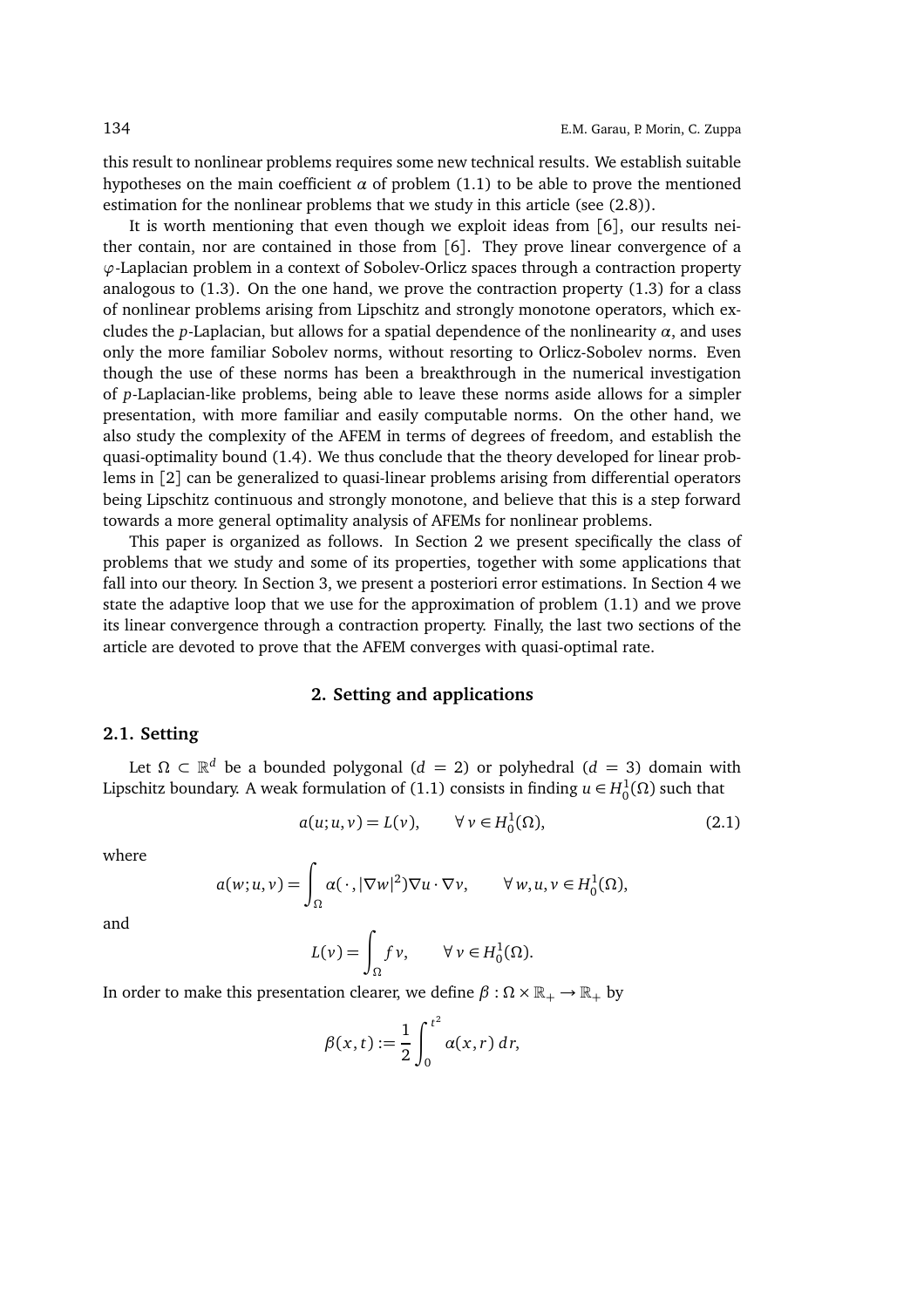and note that from Leibniz's rule the derivative of  $\beta$  as a function of its second variable satisfies

$$
D_2\beta(x,t):=\frac{\partial \beta}{\partial t}(x,t)=t\alpha(x,t^2).
$$

We require that  $\alpha$  is  $\mathscr C^1$  as a function of its second variable and there exist positive constants  $c_a$  and  $C_a$  such that

$$
c_a \le \frac{\partial^2 \beta}{\partial t^2}(x, t) = \alpha(x, t^2) + 2t^2 D_2 \alpha(x, t^2) \le C_a, \qquad \forall x \in \Omega, t > 0.
$$
 (2.2)

Since

$$
\alpha(x,t^2) = \frac{D_2\beta(x,t) - D_2\beta(x,0)}{t} = \frac{\partial^2\beta}{\partial t^2}(x,r),
$$

for some  $0 < r < t$  the last assumption yields

$$
c_a \le \alpha(x, t) \le C_a, \qquad \forall x \in \Omega, t > 0. \tag{2.3}
$$

It is easy to check that the form *a* is linear and symmetric in its second and third variable. Additionally, from (2.3) it follows that *a* is bounded,

$$
|a(w;u,v)| \le C_a ||\nabla u||_{\Omega} ||\nabla v||_{\Omega}, \qquad \forall w, u, v \in H_0^1(\Omega), \tag{2.4}
$$

and coercive,

$$
c_a \|\nabla u\|_{\Omega}^2 \le a(w; u, u), \qquad \forall w, u \in H_0^1(\Omega).
$$

Now, we sketch the proof that (2.2) is sufficient to guarantee the well-posedness of problem (2.1). Let  $γ:Ω×ℝ<sup>d</sup> → ℝ<sub>+</sub>$  be given by

$$
\gamma(x,\xi) := \beta(x,|\xi|) = \frac{1}{2} \int_0^{|\xi|^2} \alpha(x,r) \, dr,
$$

and note that if  $\nabla_2 \gamma$  denotes the gradient of  $\gamma$  as a function of its second variable, then

$$
\nabla_2 \gamma(x,\xi) = \alpha(x,|\xi|^2)\xi, \qquad \forall \, x \in \Omega, \, \xi \in \mathbb{R}^d. \tag{2.5}
$$

Condition (2.2) means that  $D_2\beta$  is Lipschitz and strongly monotone as a function of its second variable and it can be seen that  $\nabla_2 \gamma$  so is [25].

If  $A: H_0^1(\Omega) \to H^{-1}(\Omega)$  is the operator given by

$$
\langle Au, v \rangle := a(u; u, v), \qquad \forall u, v \in H_0^1(\Omega),
$$

problem (2.1) is equivalent to the equation

 $Au = L$ ,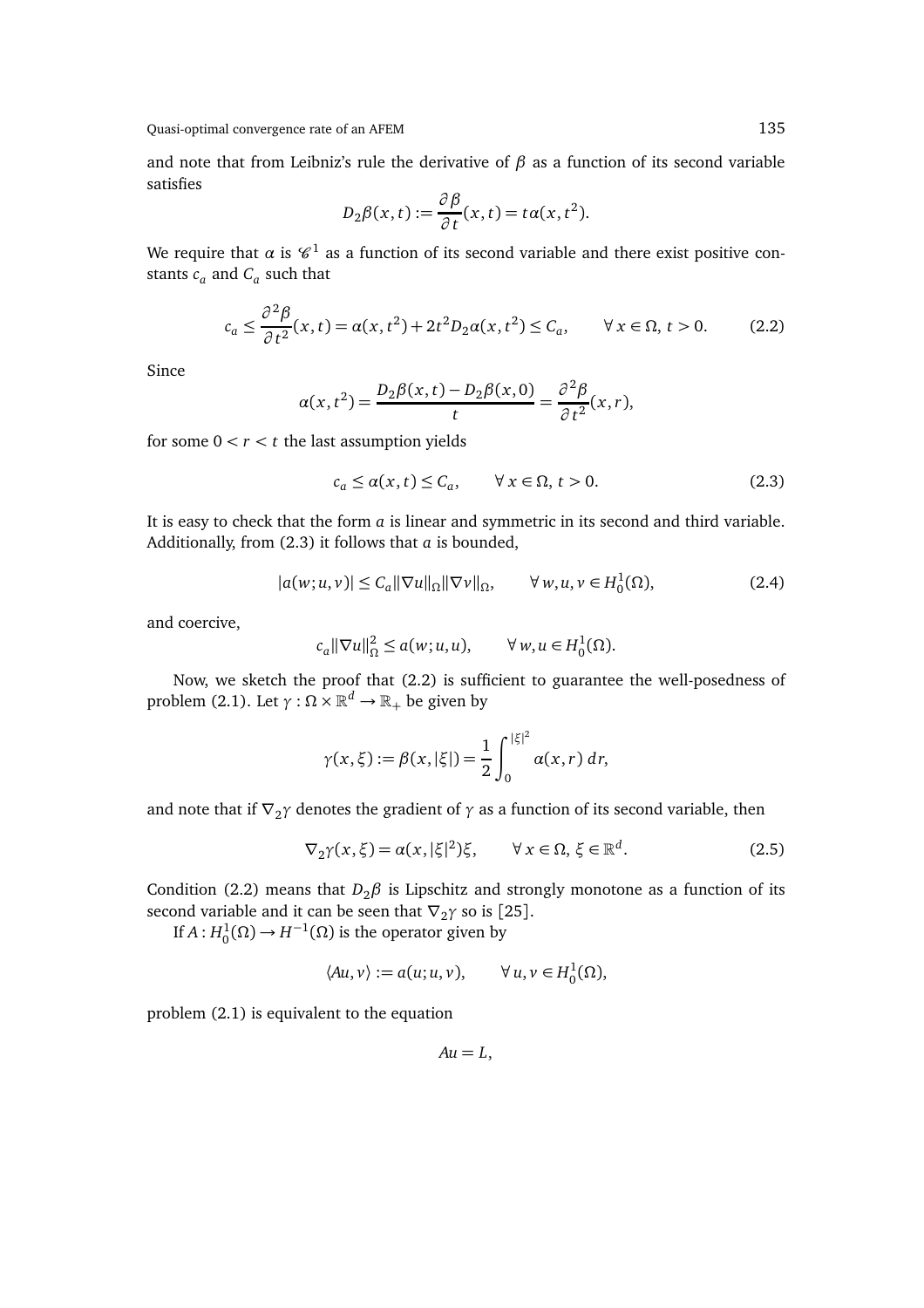where  $L \in H^{-1}(\Omega)$  is given. It is easy to check that the properties of  $\nabla_2 \gamma$  are inherited by *A*, i.e., *A* is Lipschitz and strongly monotone. More precisely, there exist positive constants *C<sup>A</sup>* and *c<sup>A</sup>* such that

$$
||Au - Av||_{H^{-1}(\Omega)} \le C_A ||\nabla (u - v)||_{\Omega}, \qquad \forall u, v \in H_0^1(\Omega),
$$
 (2.6)

and

$$
\langle Au - Av, u - v \rangle \ge c_A ||\nabla (u - v)||_{\Omega}^2, \qquad \forall u, v \in H_0^1(\Omega). \tag{2.7}
$$

As a consequence of  $(2.6)$  and  $(2.7)$ , problem  $(2.1)$  has a unique stable solution  $[24, 25]$ , which will be denoted throughout this article by *u*.

In order to have the behavior of the error estimator and oscillation terms under control when refining, we need some additional assumptions on  $\alpha(x, t)$  and  $D_2\alpha(x, t)$ *t* with respect to the space variable  $x \in \Omega$ . From now on we assume that  $\alpha(\cdot, t)$  and  $D_2\alpha(\cdot, t)t$  are piecewise Lipschitz over an initial triangulation  $\mathcal{T}_0$  of Ω uniformly in *t* > 0. More precisely, there exists a constant  $C_{\alpha} > 0$  such that

$$
|\alpha(x,t) - \alpha(y,t)| + |D_2 \alpha(x,t)t - D_2 \alpha(y,t)t| \le C_\alpha |x-y|,
$$
  
for all  $x, y \in T$ , all  $T \in \mathcal{T}_0$  and all  $t > 0$ , (2.8)

where  $\mathscr{T}_0$  is the initial triangulation of the domain  $\Omega.$ 

## **2.2. Applications**

As seen in the last section, condition (2.2) guarantees the existence and uniqueness of the solutions of problem (2.1), and it is a standard assumption allowing a unified theory [25] in a framework of the familiar Sobolev norms. In this section we show that there exist several applications in which (2.2) is reasonable.

**Example 2.1** Problems like (2.1) arise in electromagnetism; see the presentation from nonlinear Maxwell equations in [14] and for nonlinear magnetostatic field in [3]. Concrete formulas such as

$$
\alpha(t) = \frac{1}{\mu_0} \left( a + (1 - a) \frac{t^8}{t^8 + b} \right),\tag{2.9}
$$

appear in [14], and characterize the reluctance of stator sheets in the cross-sections of an electrical motor [14] ( $\mu_0$  is the vacuum permeability and  $a, b > 0$  are characteristic constants). Also, *x*-dependent nonlinearities arise where typically the function  $\alpha$  is independent of *x* in some subdomain  $\Omega_1 \subset \Omega$  and constant on the complement, where these subdomains correspond to ferromagnetic and other media, respectively. In the case of the nonlinearity (2.9) on  $\Omega_1$ , we have

$$
\alpha(x,t) = \begin{cases} \frac{1}{\mu_0} \left( a + (1-a)\frac{t^8}{t^8 + b} \right) & \text{if } x \in \Omega_1, \, t > 0 \\ a & \text{if } x \in \Omega \setminus \Omega_1, \end{cases}
$$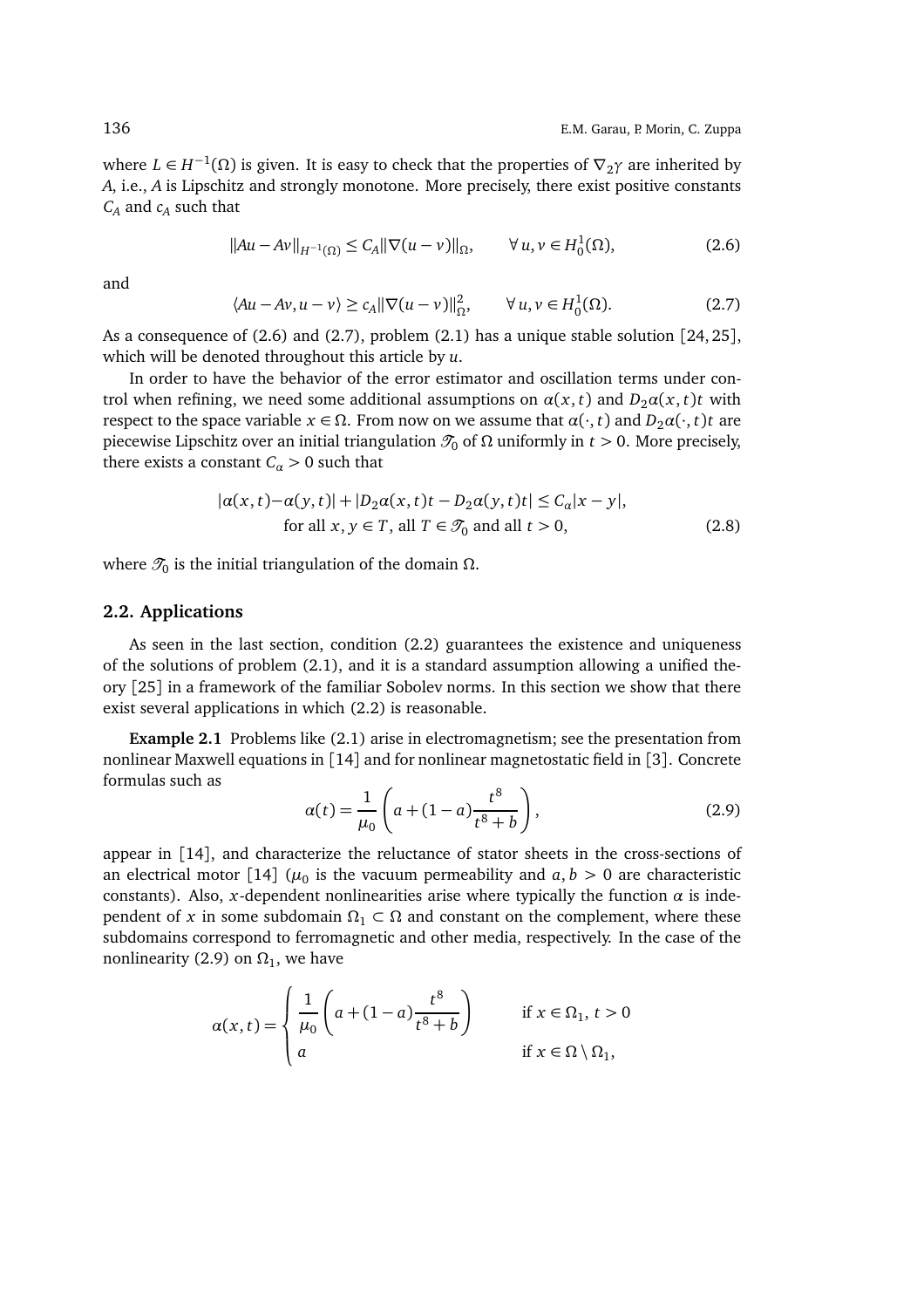where  $a > 0$  is a constant magnetic reluctance.

The formula

$$
\alpha(t) = \left(1 - (c - d)\frac{1}{t^2 + c}\right),\,
$$

is stated in [3] and describes the magnetostatic field  $(c > d > 0$  are constants).

It is easy to check that the functions  $\alpha$  just described satisfy assumption (2.2) for all  $t > 0$ .

In the examples that follow,  $\alpha$  does not fulfill (2.2) for all  $t > 0$  but it does for  $t$  in any interval of the form  $(0, T)$  with  $T > 0$ . Therefore, under the assumption that an upper bound for the gradient of the solution  $|\nabla u|$  is known, the function *α* could be replaced by one satisfying (2.2) without changing the solution. This replacement of  $\alpha$  is not needed in practice, but is rather a theoretical tool for proving that this assumption holds. We note that in several applications, an upper bound for the gradient of the solution |∇*u*| is known or can be computed.

**Example 2.2** For the equation of prescribed mean curvature, the unknown *u* defines the graph of the surface whose curvature is prescribed by *f* and

$$
\alpha(t) = \frac{1}{(1+t)^{\frac{1}{2}}}.
$$

This function  $\alpha$  satisfies (as can be easily checked) assumption (2.2) on any interval of the form  $(0, T)$  with  $T > 0$ . Therefore, this example falls into our theory when we are computing a solution with |∇*u*| <sup>2</sup> uniformly bounded. This assumption is made in [15] and can be proved for several domains and right-hand side functions *f* .

**Example 2.3** In [20], a problem like (2.1) arises from Forchheimer flow in porous media and Ergun's law for incompressible fluid flow. In the case of Forchheimer's law the unknown *u* denotes the pressure and

$$
\alpha(t) = \frac{2}{c + \sqrt{c^2 + dt^{\frac{1}{2}}}},
$$

in the absence of gravity, where  $c = \frac{\mu}{k}$  $\frac{\mu}{k}$  ( $\mu$  is the viscosity of the fluid,  $k = k(x)$  is the permeability of the medium) and  $d = 4b\rho$  (*b* is a dynamic viscosity and  $\rho$  is the fluid density), all taken to be uniformly positive. Again, it is easy to check that this function *α* satisfies (2.2) on any interval of the form  $(0, T)$  with  $T > 0$ . Under the constraint that |∇*u*| 2 is uniformly bounded from above, as is done in [20], this example falls within our theory.

**Example 2.4** The concept of fictitious gas has been introduced to regularize the transonic flow problem for shock free airfoil design (see [4] and the references therein). The velocity potential  $u$  for the fictitious gas is governed by an equation of the form  $(2.1)$  with

$$
\alpha(t) = \left(1 - \frac{\gamma - 1}{2}t\right)^{\frac{1}{\gamma - 1}}.
$$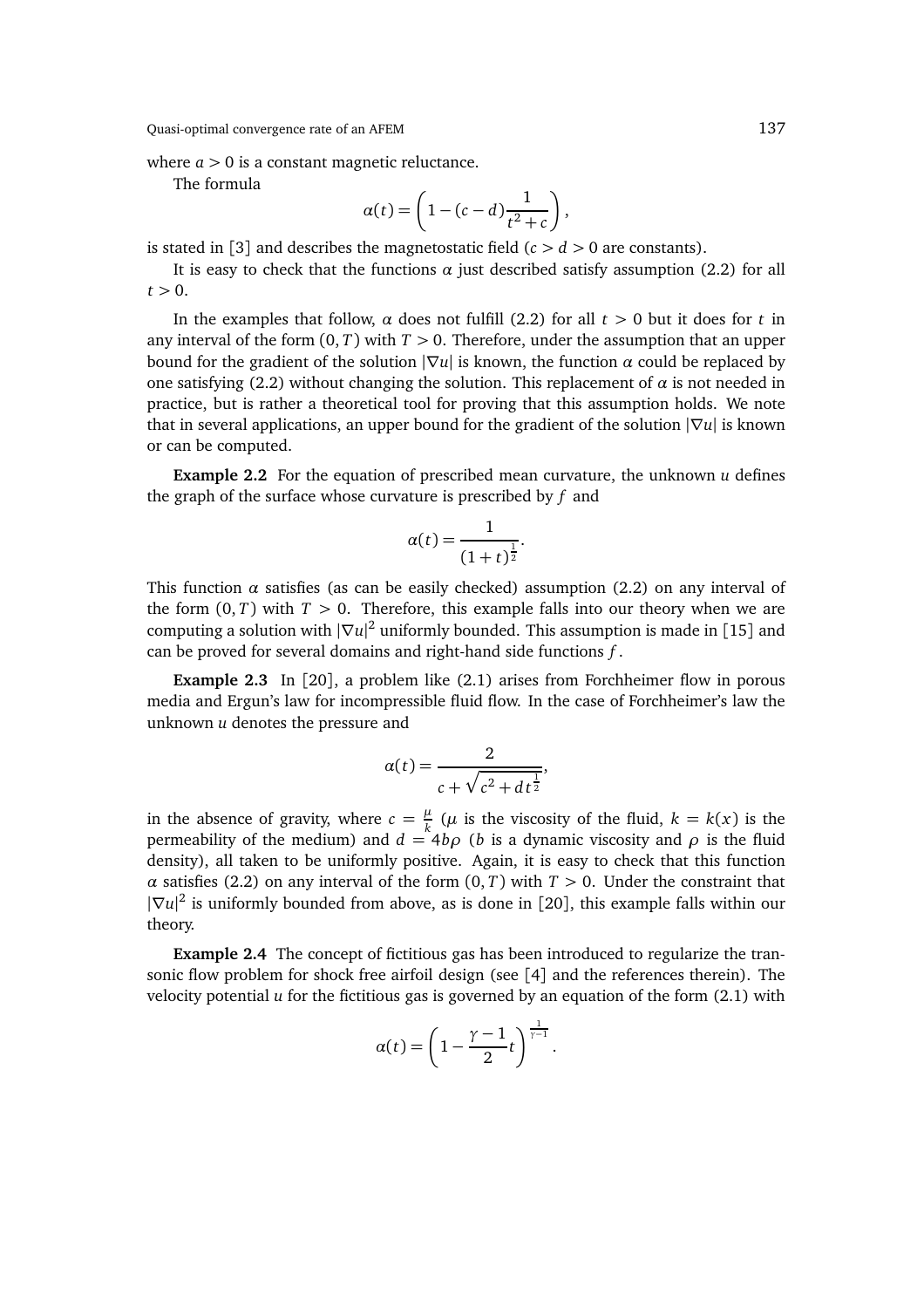The flow remains subsonic when  $\gamma \leq -1$ , and in this case  $\alpha$  satisfies assumption (2.2) on any interval of the form  $(0, T)$  with  $T > 0$ ; notice that the case  $\gamma = -1$  coincides with Example 2.2.

#### **3. Discrete solutions and a posteriori error analysis**

#### **3.1. Discretization**

In order to define discrete approximations to problem (2.1) we will consider *triangulations* of the domain  $\Omega$ . Let  $\mathcal{T}_0$  be an initial conforming triangulation of  $\Omega$ , that is, a partition of Ω into *d*-simplices such that if two elements intersect, they do so at a full vertex/edge/face of both elements. Let us also assume that the initial mesh  $\mathscr{T}_0$  is labeled satisfying condition (b) of Section 4 in Ref. [23]. Let T denote the set of all conforming triangulations of Ω obtained from  $\mathcal{T}_0$  by refinement using the bisection procedure described by Stevenson [23], which coincides, (after some re-labeling) with the *newest vertex* bisection procedure in two dimensions and the Kossaczký's procedure in three dimensions [21].

Due to the processes of refinement used, the family  $\mathbb T$  is shape regular, i.e.,

$$
\sup_{\mathcal{T}\in\mathbb{T}}\sup_{T\in\mathcal{T}}\frac{\text{diam}(T)}{\rho_T}=:\kappa_{\mathbb{T}}<\infty,
$$

where diam(*T*) is the diameter of *T*, and  $\rho_T$  is the radius of the largest ball contained in it. Throughout this article, we only consider meshes  $\mathcal T$  that belong to the family  $\mathbb T$ , so the shape regularity of all of them is bounded by the uniform constant  $\kappa_{\mathbb{T}}$  which only depends on the initial triangulation  $\mathcal{T}_0$  [21]. Also, the diameter of any element  $T \in \mathcal{T}$  is equivalent to the local mesh-size  $H_T := |T|^{1/d}$ , which in turn defines the global mesh-size  $H_{\mathcal{T}} := \max_{T \in \mathcal{T}} H_T$ . Also, the complexity of the refinement can be controlled, as described in Lemma 6.3 below.

Hereafter, we denote the subset of  $\mathcal T$  consisting of neighbors of *T* by  $\mathcal N_{\mathcal T}(T)$  and the union of *T* and its neighbors in  $\mathcal{T}$  by  $\omega_{\mathcal{T}}(T)$ . More precisely,

$$
\mathcal{N}_{\mathcal{F}}(T) := \{ T' \in \mathcal{F} \mid T' \cap T \neq \emptyset \}, \qquad \omega_{\mathcal{F}}(T) := \bigcup_{T' \in \mathcal{N}_{\mathcal{F}}(T)} T'.
$$

For the discretization we consider the Lagrange finite element spaces consisting of continuous functions vanishing on  $\partial \Omega$  which are piecewise linear over a mesh  $\mathcal{T} \in \mathbb{T}$ , i.e.,

$$
\mathbb{V}_{\mathcal{T}} := \{ V \in H_0^1(\Omega) \mid V_{|_T} \in \mathcal{P}_1(T), \quad \forall \ T \in \mathcal{T} \}. \tag{3.1}
$$

The discrete problem associated to (2.1) consists in finding  $U \in V_{\mathcal{T}}$  such that

$$
a(U;U,V) = L(V), \qquad \forall V \in \mathbb{V}_{\mathcal{T}}.\tag{3.2}
$$

Note that the discrete problem (3.2) has a unique solution because  $A_{|_{\mathbb{V}_{\mathscr{T}}}}$  is Lipschitz and strongly monotone (cf.  $(2.6)$ – $(2.7)$ ).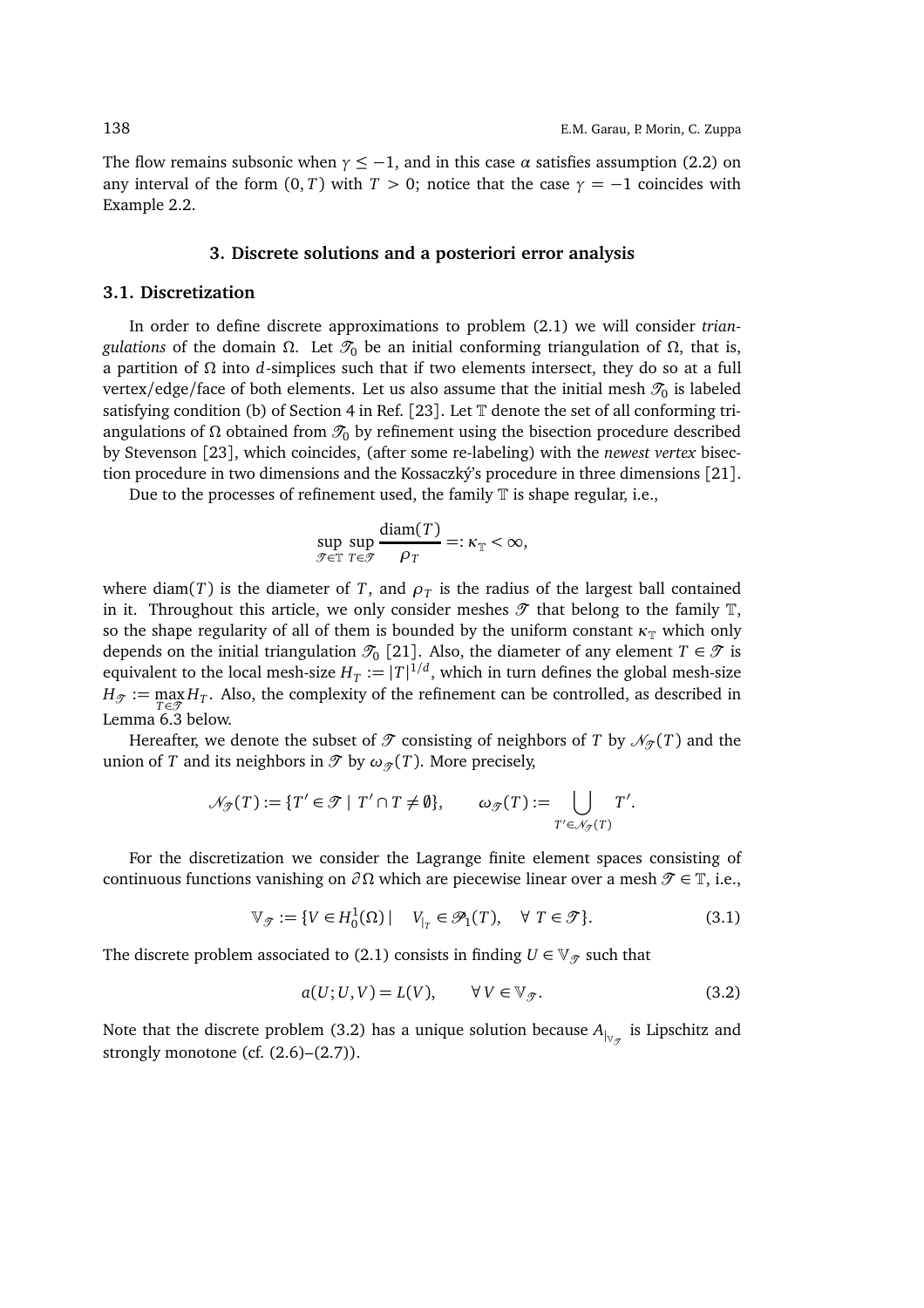At this point, it is important to remark that the discrete problem (3.2) is also *nonlinear*, and for our analysis we will assume that it can be solved exactly in every mesh  $\mathcal{T} \in \mathbb{T}$ . However, this assumption is usual even though in practice, even for discrete *linear* problems, we *compute* only approximations to the solution of discrete problems. The optimality of inexact methods has been studied for linear problems in [17, 22], and a generalization to nonlinear problems is subject of future work.

## **3.2. A posteriori error estimators**

In this section we present the *a posteriori error estimators* for the discrete approximation (3.2) of problem (2.1) and state results showing their *reliability* and *efficiency*. These estimations will be useful in order to prove the optimality of the AFEM in Section 6.

The *residual* of  $V \in V_{\mathcal{T}}$  is given by

$$
\langle \mathbf{R}(V), v \rangle := a(V; V, v) - L(v), \qquad \forall v \in H_0^1(\Omega).
$$

Integrating by parts on each  $T \in \mathcal{T}$  we have that

$$
\langle \mathbf{R}(V), v \rangle = \sum_{T \in \mathcal{F}} \left( \int_T R_{\mathcal{F}}(V) v + \int_{\partial T} J_{\mathcal{F}}(V) v \right), \qquad \forall v \in H_0^1(\Omega), \tag{3.3}
$$

where  $R_{\mathcal{T}}(V)$  denotes the *element residual* given by

$$
R_{\mathcal{T}}(V)_{|_{T}} := -\nabla \cdot [\alpha(\cdot, |\nabla V|^{2})\nabla V] - f, \qquad \forall T \in \mathcal{T}, \tag{3.4}
$$

and  $J_{\mathcal{T}}(V)$  the *jump residual* given by

$$
J_{\mathcal{F}}(V)_{|_{S}} := \frac{1}{2} \left[ \left( \alpha(\cdot, |\nabla V|^2) \nabla V \right)_{|_{T_1}} \cdot \vec{n}_1 + \left( \alpha(\cdot, |\nabla V|^2) \nabla V \right)_{|_{T_2}} \cdot \vec{n}_2 \right],\tag{3.5}
$$

for each interior side *S*, and  $J_{\mathcal{T}}(V)_{|_S} := 0$ , if *S* is a side lying on the boundary of Ω. Here, *T*<sub>1</sub> and *T*<sub>2</sub> denote the elements of  $\mathscr{T}$  sharing *S*, and  $\vec{n}_1$  and  $\vec{n}_1$  are the outward unit normals of  $T_1$  and  $T_2$  on *S*, respectively.

We define the *local a posteriori error estimator*  $\eta_{\mathcal{T}}(V; T)$  of  $V \in V_{\mathcal{T}}$  by

$$
\eta_{\mathcal{T}}^2(V;T) := H_T^2 \left\| R_{\mathcal{T}}(V) \right\|_T^2 + H_T \left\| J_{\mathcal{T}}(V) \right\|_{\partial T}^2, \quad \forall \ T \in \mathcal{T},\tag{3.6}
$$

and the *global error estimator*  $\eta_{\mathcal{T}}(V)$  by

$$
\eta_{\mathcal{J}}^2(V):=\sum_{T\in\mathcal{T}}\eta_{\mathcal{T}}^2(V;T).
$$

In general, if  $\Xi\subset\mathscr{T}$  we denote  $\left(\sum_{T\in\Xi}\eta_{\mathscr{T}}^2(V;T)\right)^{\frac{1}{2}}$  by  $\eta_{\mathscr{T}}(V;\Xi).$ Recall that if  $V \in \mathbb{V}_{\mathscr{T}}$  is the Scott-Zhang interpolant of  $v \in H_0^1(\Omega)$  then

$$
\|\nu - V\|_T + H_T^{1/2} \|\nu - V\|_{\partial T} \lesssim H_T \|\nabla \nu\|_{\omega_{\mathcal{F}}(T)}, \qquad \forall \ T \in \mathcal{T}.
$$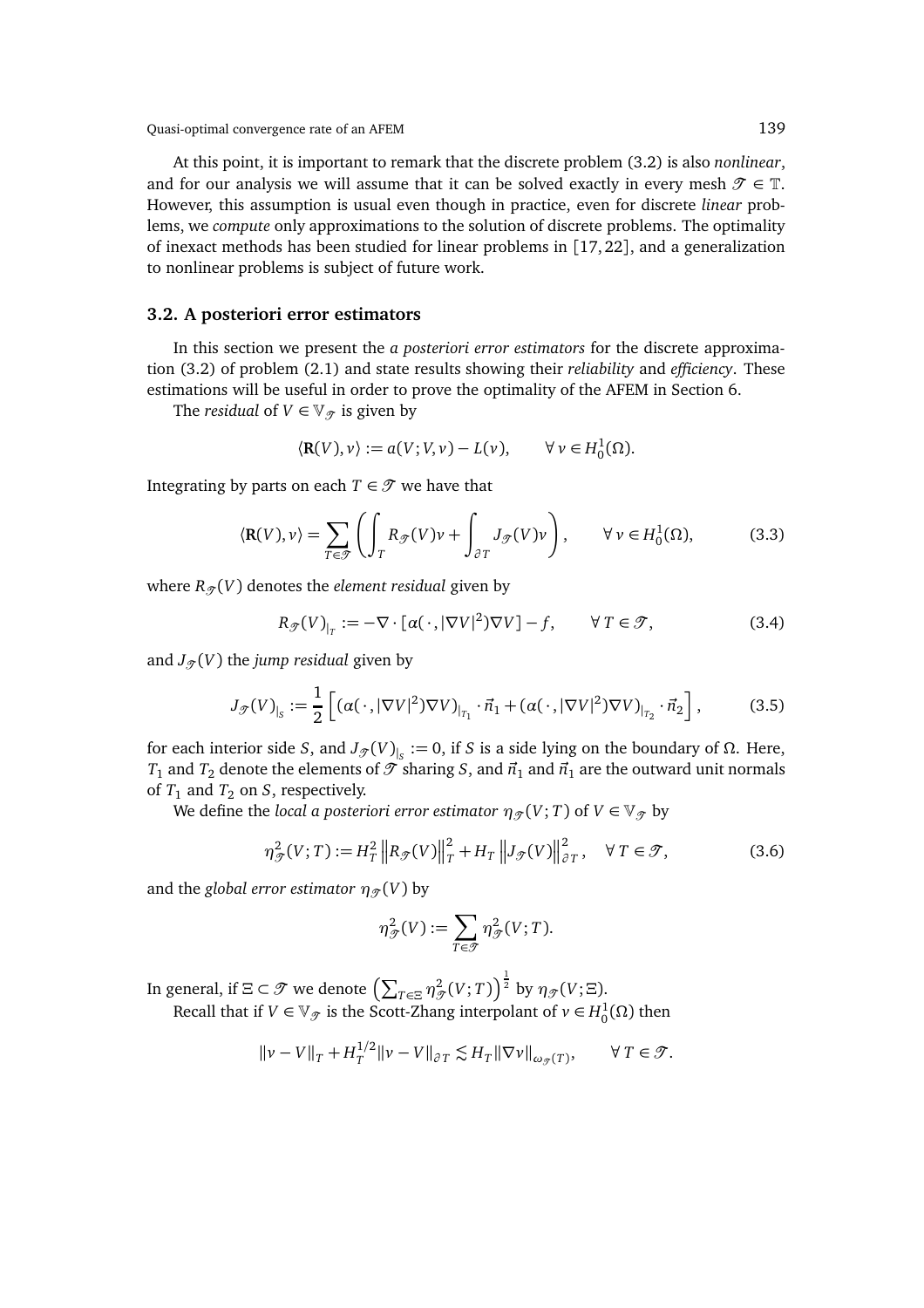Notice that  $\langle \mathbf{R}(U), V \rangle = 0$  and therefore  $\langle \mathbf{R}(U), v \rangle = \langle \mathbf{R}(U), v - V \rangle$  because  $V \in \mathbb{V}_{\varphi}$ (cf. (3.2)). Using (3.3), Hölder's and Cauchy-Schwartz's inequalities and the definition (3.6) we obtain:

$$
|\langle \mathbf{R}(U), \nu \rangle| \lesssim \sum_{T \in \mathcal{T}} \eta_{\mathcal{T}}(U; T) \|\nabla \nu\|_{\omega_{\mathcal{T}}(T)}, \qquad \forall \nu \in H_0^1(\Omega). \tag{3.7}
$$

The next lemma establishes a local lower bound for the error. Its proof follows the usual techniques taking into account that if *u* denotes the solution of problem (2.1),

$$
|\langle \mathbf{R}(V), v \rangle| = |a(V; V, v) - L(v)| = |a(V; V, v) - a(u; u, v)| \le C_A ||\nabla (V - u)||_{\omega} ||\nabla v||_{\omega},
$$

for  $V \in \mathbb{V}_{\mathcal{T}}$ , whenever  $v \in H_0^1(\Omega)$  vanishes outside of  $\omega$ , for any  $\omega \subset \overline{\Omega}$ .

**Lemma 3.1** (Local lower bound). Let  $u \in H_0^1(\Omega)$  be the solution of problem (2.1). Let  $\mathcal{T} \in \mathbb{T}$ and  $T \in \mathcal{T}$  be fixed. If  $V \in \mathbb{V}_{\mathcal{T}}$ ,<sup>‡</sup>

$$
\eta_{\mathcal{F}}(V;T) \lesssim \|\nabla(V-u)\|_{\omega_{\mathcal{F}}(T)} + H_T \left\| R_{\mathcal{F}}(V) - \overline{R_{\mathcal{F}}(V)} \right\|_{\omega_{\mathcal{F}}(T)} + H_T^{\frac{1}{2}} \left\| J_{\mathcal{F}}(V) - \overline{J_{\mathcal{F}}(V)} \right\|_{\partial T},
$$
\n(3.8)

 $\overline{R_\mathcal{T}(V)}_{|_{T'}}$  denotes the mean value of  $R_\mathcal{T}(V)$  on  $T'$ , for all  $T'\in\mathcal{N}_\mathcal{T}(T)$ , and for each  $s$ ide  $S \subset \partial T$ ,  $J_{\mathscr{T}}(V)_{|_S}$  denotes the mean value of  $J_{\mathscr{T}}(V)$  on  $S.$ 

The last result is known as *local efficiency of the error estimator*. According to the lemma, if a local estimator is large, then so is the corresponding local error, provided the last two terms in the right-hand side of (3.8) are relatively small.

We define the *local oscillation* corresponding to  $V \in V_{\mathcal{T}}$  by

$$
\operatorname{osc}_{\mathscr{T}}^2(V;T) := H_T^2 \left\| R_{\mathscr{T}}(V) - \overline{R_{\mathscr{T}}(V)} \right\|_T^2 + H_T \left\| J_{\mathscr{T}}(V) - \overline{J_{\mathscr{T}}(V)} \right\|_{\partial T}^2, \quad \forall \ T \in \mathscr{T},
$$

and the *global oscillation* by

$$
\mathrm{osc}_{\mathcal{F}}^2(V) := \sum_{T \in \mathcal{F}} \mathrm{osc}_{\mathcal{F}}^2(V;T).
$$

In general, if  $\Xi\subset\mathscr{T}$  we denote  $\left(\sum_{T\in\Xi}\operatorname*{osc}_{\mathscr{T}}^2(V;T)\right)^{\frac{1}{2}}$  by  $\operatorname*{osc}_{\mathscr{T}}(V;\Xi).$ 

As an immediate consequence of the last lemma, adding over all elements in the mesh we obtain the following

**Theorem 3.1** (Global lower bound). Let  $u \in H_0^1(\Omega)$  denote the solution of problem (2.1). *Then, there exists a constant*  $C_L = C_L(d, \kappa_{\mathbb{T}}, C_A) > 0$  *such that* 

$$
C_L \eta_{\mathcal{J}}^2(V) \le ||\nabla (V - u)||_{\Omega}^2 + \csc^2_{\mathcal{J}}(V), \qquad \forall V \in \mathbb{V}_{\mathcal{J}}, \quad \forall \mathcal{J} \in \mathbb{T}.
$$

<sup>&</sup>lt;sup>‡</sup>From now on, we will write  $a \leq b$  to indicate that  $a \leq c b$  with  $c > 0$  a constant depending on the data of the problem and possibly on shape regularity  $\kappa_{\rm T}$  of the meshes. Also  $a \simeq b$  will indicate that  $a \lesssim b$  and  $b \lesssim a$ .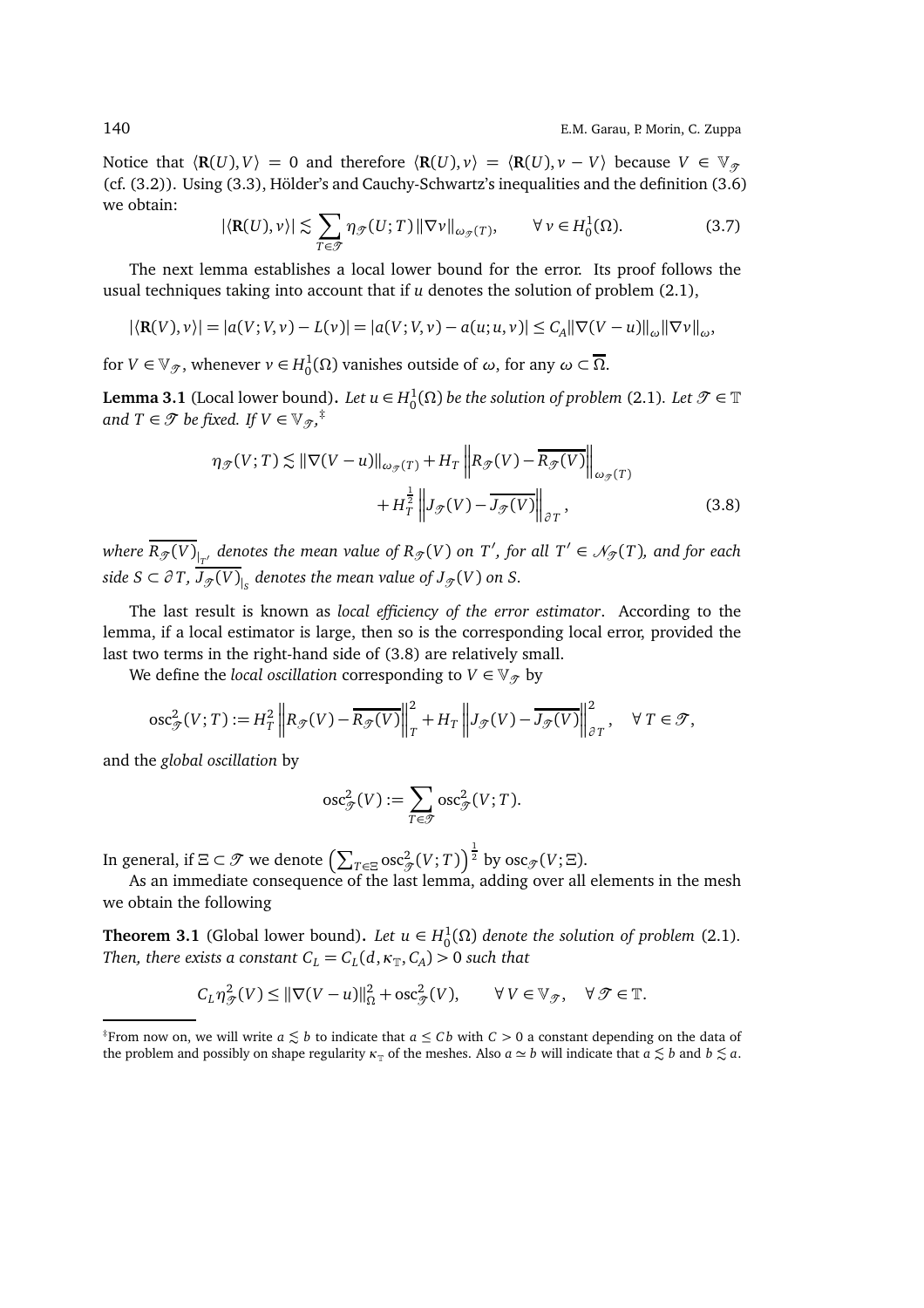We conclude this section with two upper estimations for the error.

**Theorem 3.2** (Global upper bound). Let  $u \in H_0^1(\Omega)$  be the solution of problem (2.1). Let  $\mathcal{T}$  ∈ T and let  $U$  ∈  $\mathbb{V}_{\mathcal{T}}$  be the solution of the discrete problem (3.2). Then, there exists  $C_U = C_U(d, \kappa_{\mathbb{T}}, c_A) > 0$  such that

$$
\|\nabla(U-u)\|_{\Omega}^2 \le C_U \eta_{\mathcal{T}}^2(U). \tag{3.9}
$$

**Proof**. Let  $u \in H_0^1(\Omega)$  be the solution of problem (2.1). Let  $\mathcal{T} \in \mathbb{T}$  and let  $U \in \mathbb{V}_{\mathcal{T}}$  be the solution of the discrete problem (3.2). Since *A* is strongly monotone (cf. (2.7)), and *u* is the solution of problem (2.1) we have

$$
c_A \|\nabla(U-u)\|_{\Omega}^2 \le \langle AU-Au, U-u \rangle = a(U;U, U-u) - L(U-u) = \langle \mathbf{R}(U), U-u \rangle.
$$

Using (3.7) with  $v = U - u$  the assertion (3.9) follows with  $C_U = C_U(d, \kappa_T, c_A) > 0$ .  $\Box$ 

**Theorem 3.3** (Localized upper bound). Let  $\mathcal{T} \in \mathbb{T}$  and let  $\mathcal{T}_* \in \mathbb{T}$  be a refinement of T. Let  $\mathcal R$  denote the subset of  $\mathcal T$  consisting of the elements which are refined to obtain  $\mathscr{T}_{*}$ , that is,  $\mathscr{R} := \{T \in \mathscr{T} \mid T \notin \mathscr{T}_{*}\}.$  Let  $U \in \mathbb{V}_{\mathscr{T}}$  and  $U_{*} \in \mathbb{V}_{\mathscr{T}_{*}}$  be the solutions of the  $d$ iscrete problem (3.2) in  $\mathbb{V}_\mathscr{T}$  and  $\mathbb{V}_{\mathscr{T}_*}$ , respectively. Then, there exists a constant  $C_{LU} =$  $C_{LU}(d, \kappa_{\mathbb{T}}, c_A) > 0$  *such that* 

$$
\|\nabla(U - U_*)\|_{\Omega}^2 \le C_{LU} \eta_{\mathcal{F}}^2(U; \mathcal{R}).
$$
\n(3.10)

**Proof**. Let  $\mathscr{T}, \mathscr{T}_*, \mathscr{R}, U$  and  $U_*$  be as in the assumptions of the theorem. Analogously to the last proof, using that *A* is strongly monotone and that *U*<sup>∗</sup> is the solution of problem (3.2) in  $\mathbb{V}_{\mathscr{T}_*}$  we have that

$$
c_A ||\nabla (U - U_*)||^2_{\Omega} \le \langle AU - AU_*, U - U_* \rangle
$$
  
=  $a(U; U, U - U_*) - L(U - U_*) = \langle \mathbf{R}(U), U - U_* \rangle.$  (3.11)

Now, we build, using the Scott-Zhang operator, an approximation  $V\in \mathbb{V}_{\mathscr{T}}$  of  $U-U_*$  that coincides with *U* − *U*<sub>∗</sub> over all unrefined elements  $T \in \mathcal{T} \setminus \mathcal{R}$ , and satisfies (see [2] for details)

$$
||(U - U_*) - V||_T + H_T^{1/2}||(U - U_*) - V||_{\partial T} \lesssim \begin{cases} H_T ||\nabla (U - U_*)||_{\omega_{\mathcal{F}}(T)} & \text{if } T \in \mathcal{R}, \\ 0 & \text{if } T \in \mathcal{T} \setminus \mathcal{R}. \end{cases}
$$

Since  $V \in \mathbb{V}_{\mathcal{T}}$ ,  $\langle \mathbf{R}(U), U - U_* \rangle = \langle \mathbf{R}(U), (U - U_*) - V \rangle$  (cf. (3.2)). Using (3.3), Hölder's and Cauchy-Schwartz's inequalities and the definition (3.6) we obtain:

$$
|\langle \mathbf{R}(U), U - U_* \rangle| \lesssim \sum_{T \in \mathcal{R}} \eta_{\mathcal{T}}(U; T) \|\nabla (U - U_*)\|_{\omega_{\mathcal{T}}(T)}.
$$
\n(3.12)

Finally, from (3.11) and (3.12) the assertion (3.10) follows with  $C_{LU} = C_{LU}(d, \kappa_{\mathbb{T}}, c_A) > 0$ .  $\Box$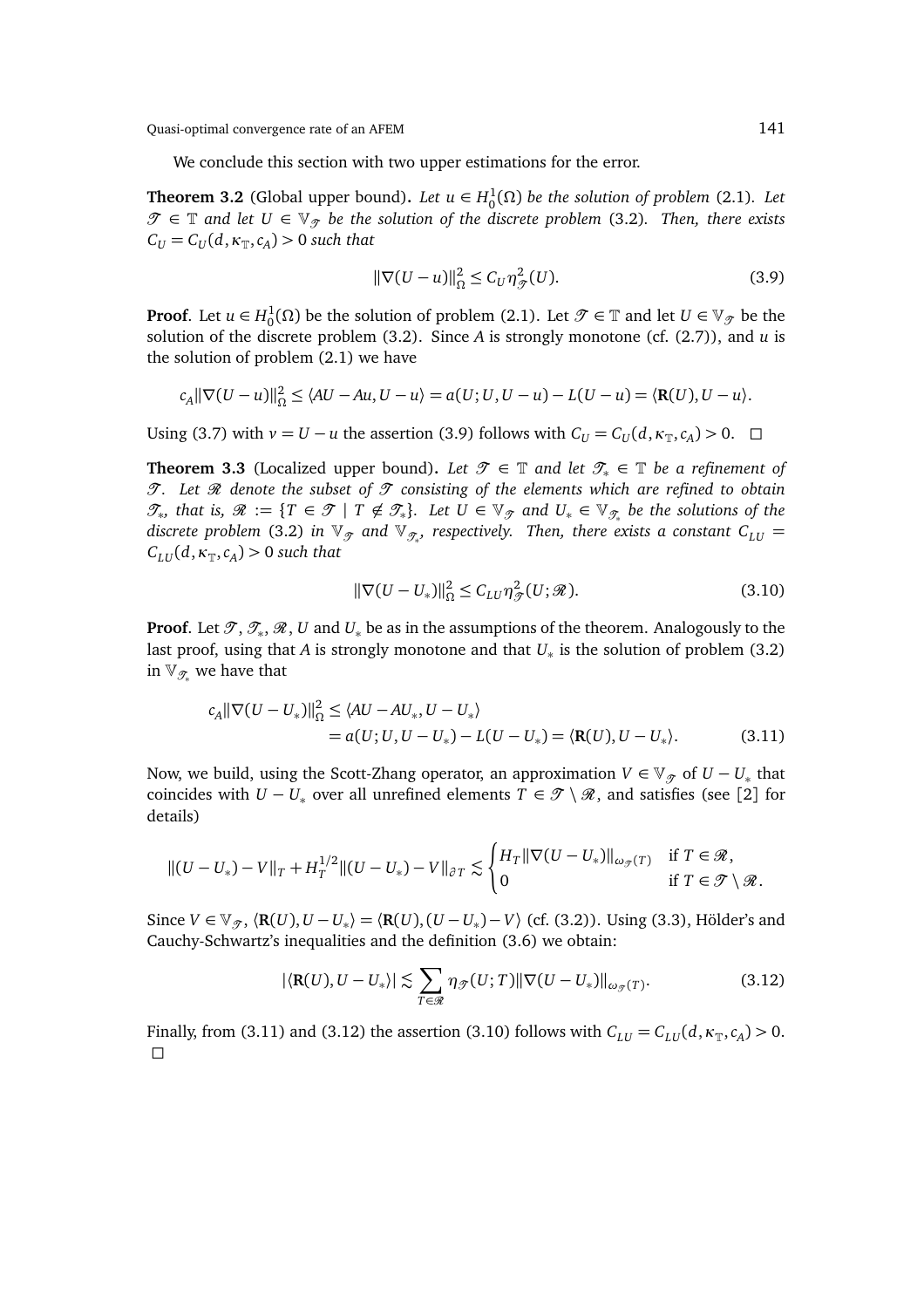#### **3.3. Estimator reduction and perturbation of oscillation**

In order to prove the contraction property it is necessary to study the effects that refinement has upon the error estimators and oscillation terms. We thus present two main results in this section. The first one is related to the error estimator and it will be used in Theorem 4.2.

**Proposition 3.1** (Estimator reduction). Let  $\mathcal{T} \in \mathbb{T}$  and let  $\mathcal{M}$  be any subset of  $\mathcal{T}$ . Let  $\mathcal{T}_* \in \mathbb{T}$  *be obtained from*  $\mathcal{T}$  *by bisecting at least n* ≥ 1 *times each element in*  $\mathcal{M}$ *. If*  $V \in \mathbb{V}_{\mathcal{T}}$ and  $V_* \in \mathbb{V}_{\mathscr{T}_{*}}$ , then

$$
\eta_{\mathcal{J}_*}^2(V_*) \leq (1+\delta) \left\{ \eta_{\mathcal{J}}^2(V) - (1 - 2^{-\frac{n}{d}}) \eta_{\mathcal{J}}^2(V; \mathcal{M}) \right\} + (1+\delta^{-1}) C_E ||\nabla (V_* - V)||_{\Omega}^2,
$$

*for all*  $\delta$  > 0*, where*  $C_E$  > 1 *is a constant* (*cf. Lemma 3.2 below*).

The second result is related to the oscillation terms. It will be used to establish the *quasi-optimality for the error* (see Lemma 5.2) and to prove Lemma 5.3 in the next section.

**Proposition 3.2** (Oscillation perturbation). Let  $\mathcal{T} \in \mathbb{T}$  and let  $\mathcal{T}_* \in \mathbb{T}$  be a refinement of  $\mathcal{T}$ . *If*  $V \in \mathbb{V}_{\mathscr{T}}$  and  $V_* \in \mathbb{V}_{\mathscr{T}_{*}}$ , then

$$
\mathrm{osc}_{\mathcal{F}}^2(V; \mathcal{F} \cap \mathcal{T}_*) \leq 2 \, \mathrm{osc}_{\mathcal{F}_*}^2(V_*; \mathcal{F} \cap \mathcal{T}_*) + 2C_E ||\nabla (V_* - V)||_{\Omega}^2,
$$

*where*  $C_E > 1$  *is a constant (cf. Lemma 3.2 below).* 

In order to prove Propositions 3.1 and 3.2 we observe that if we define for  $\mathcal{T} \in \mathbb{T}$  and  $V, W \in \mathbb{V}_q$ 

$$
g_{\mathcal{F}}(V,W;T) := H_T \left\| R_{\mathcal{F}}(V) - R_{\mathcal{F}}(W) \right\|_T + H_T^{\frac{1}{2}} \left\| J_{\mathcal{F}}(V) - J_{\mathcal{F}}(W) \right\|_{\partial T},\tag{3.13}
$$

then from the definition of the local error estimators (3.6) and the triangle inequality it follows that

$$
\eta_{\mathcal{F}}(W;T) \le \eta_{\mathcal{F}}(V;T) + g_{\mathcal{F}}(V,W;T), \qquad \forall T \in \mathcal{F}, \tag{3.14}
$$

and analogously

$$
\operatorname{osc}_{\mathcal{F}}(W;T) \le \operatorname{osc}_{\mathcal{F}}(V;T) + g_{\mathcal{F}}(V,W;T), \qquad \forall T \in \mathcal{T}.
$$
 (3.15)

After proving that  $g_{\mathscr{T}}(V,W;T)$  is bounded by  $\|\nabla(V-W)\|_{\omega_{\mathscr{T}}(T)}$ , the first terms on the righthand sides of (3.14) and (3.15) may be treated as in [2, Corollary 3.4 and Corollary 3.5] for linear elliptic problems, respectively, and the assertions of Propositions 3.1 and 3.2 follow. On the other hand, while proving that  $g_{\mathcal{T}}(V,W;T) \lesssim ||\nabla(V-W)||_{\omega_{\mathcal{T}}(T)}$  is easy for linear problems by using inverse inequalities and trace theorems, it is not so obvious for nonlinear problems. Therefore, we omit the details of the proofs of the last two propositions, but we prove the following lemma, which is the main difference with linear problems [2].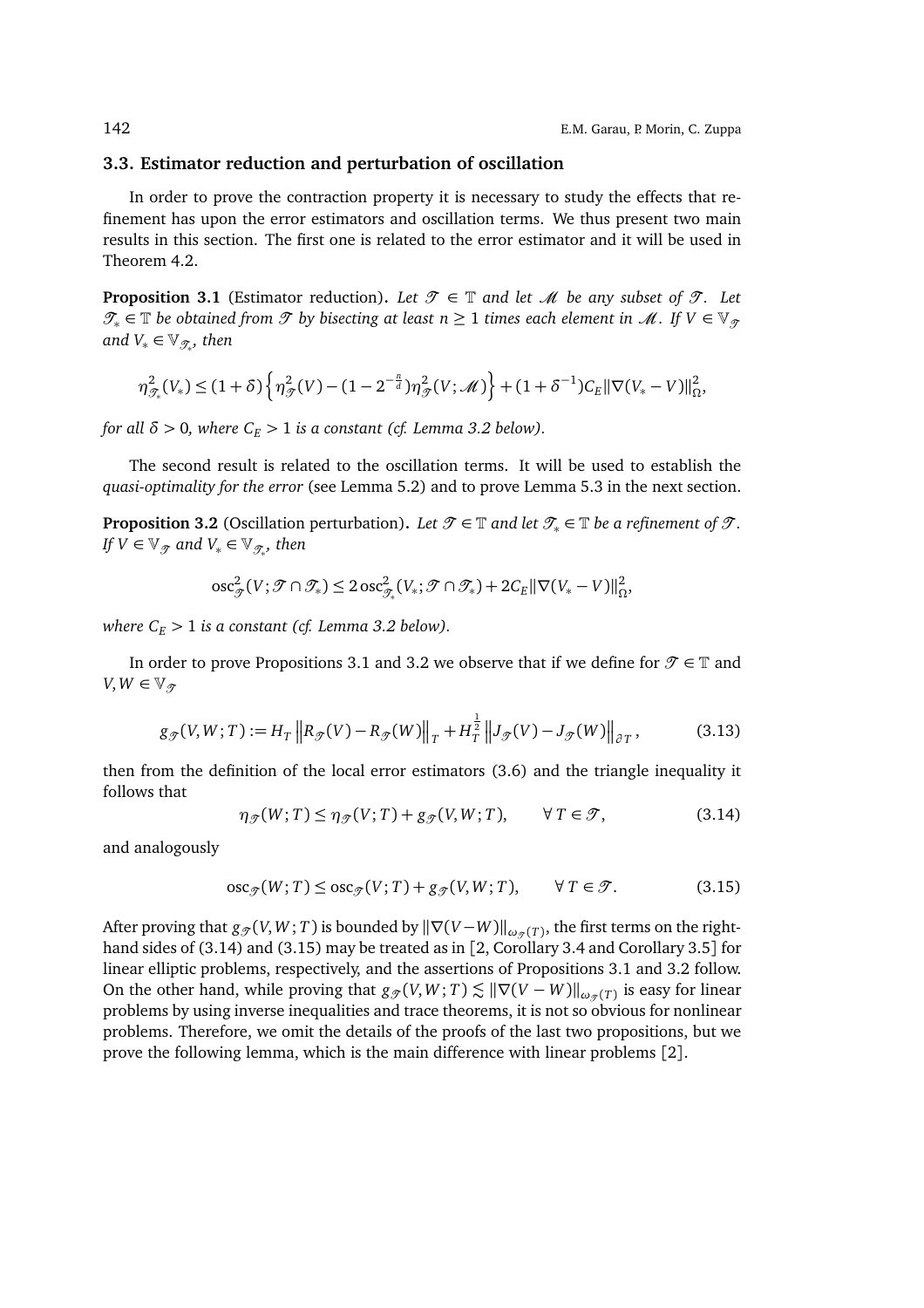**Lemma 3.2.** *Let*  $\mathcal{T} \in \mathbb{T}$  *and let*  $g_{\mathcal{T}}$  *be given by* (3.13)*. Then, there holds that* 

$$
g_{\mathcal{F}}(V, W; T) \lesssim \|\nabla (V - W)\|_{\omega_{\mathcal{F}}(T)}, \qquad \forall \, V, W \in \mathbb{V}_{\mathcal{F}}, \quad \forall \, T \in \mathcal{F}.
$$

*Consequently, there exists a constant*  $C_E$  > 1 *which depends on d,*  $\kappa_{\mathbb{T}}$  *and the problem data, such that*

$$
\sum_{T \in \mathcal{T}} g_{\mathcal{T}}^2(V, W; T) \le C_E ||\nabla (V - W)||_{\Omega}^2, \qquad \forall V, W \in \mathbb{V}_{\mathcal{T}}.
$$
 (3.17)

In order to prove Lemma 3.2, we define

$$
\Gamma_V(x) := \nabla_2 \gamma(x, \nabla V(x)) = \alpha(x, |\nabla V(x)|^2) \nabla V(x), \qquad \forall \, x \in \Omega,
$$
 (3.18)

and prove first the following auxiliary result.

**Lemma 3.3.** Let  $T \in \mathcal{T}$ . Let  $D_2^2 \gamma$  be the Hessian matrix of  $\gamma$  as a function of its second *variable. If*

$$
||D_2^2 \gamma(x,\xi) - D_2^2 \gamma(y,\xi)||_2 \le C_\gamma |x - y|, \qquad \forall \, x, y \in T, \, \xi \in \mathbb{R}^d,
$$

for some constant  $C_\gamma > 0$ , then for all V,  $W \in \mathscr{P}_1(T)$ , there holds that

$$
|\Gamma_V(x) - \Gamma_W(x) - \Gamma_V(y) + \Gamma_W(y)| \le C_\gamma ||\nabla(V - W)||_{L^\infty(T)} |x - y|, \qquad \forall \, x, y \in T.
$$

**Proof**. Let  $T \in \mathcal{T}$ . Let  $V, W \in \mathcal{P}_1(T)$  and  $x, y \in T$ . Taking into account that  $V$  and  $W$  are linear over *T*, we denote  $\mathbf{v} := \nabla V(x) = \nabla V(y)$  and  $\mathbf{w} := \nabla W(x) = \nabla W(y)$ . Thus, we have that

$$
\begin{aligned}\n|\Gamma_V(x) - \Gamma_W(x) - \Gamma_V(y) + \Gamma_W(y)| \\
&= |\nabla_2 \gamma(x, \mathbf{v}) - \nabla_2 \gamma(x, \mathbf{w}) - \nabla_2 \gamma(y, \mathbf{v}) + \nabla_2 \gamma(y, \mathbf{w})| \\
&= \left| \int_0^1 \left[ D_2^2 \gamma(x, \mathbf{w} + r(\mathbf{v} - \mathbf{w})) - D_2^2 \gamma(y, \mathbf{w} + r(\mathbf{v} - \mathbf{w})) \right] (\mathbf{v} - \mathbf{w}) \, d\mathbf{r} \right| \\
&\leq C_\gamma |x - y| |\mathbf{v} - \mathbf{w}|,\n\end{aligned}
$$

which completes the proof of the lemma.  $\square$ 

We conclude this section with the proof of Lemma 3.2, where we use that

$$
R_{\mathcal{J}}(V)_{|_{T}} = -\nabla \cdot \Gamma_{V} - f, \quad \text{and} \quad J_{\mathcal{J}}(V)_{|_{S}} = \frac{1}{2} \left( \Gamma_{V|_{T_{1}}} \cdot \vec{n}_{1} + \Gamma_{V|_{T_{2}}} \cdot \vec{n}_{2} \right), \quad S \subset \Omega,
$$

which is an immediate consequence of (3.18) and the definitions of the element residual (3.4) and the jump residual (3.5).

**Proof.** [Proof of Lemma 3.2]  $\boxed{1}$  Taking into account (2.5), we have that, if  $x \in \Omega$  and *ξ* ∈ R *d* ,

$$
(D_2^2 \gamma(x,\xi))_{ij} = 2D_2 \alpha(x,|\xi|^2) \xi_i \xi_j + \alpha(x,|\xi|^2) \delta_{ij},
$$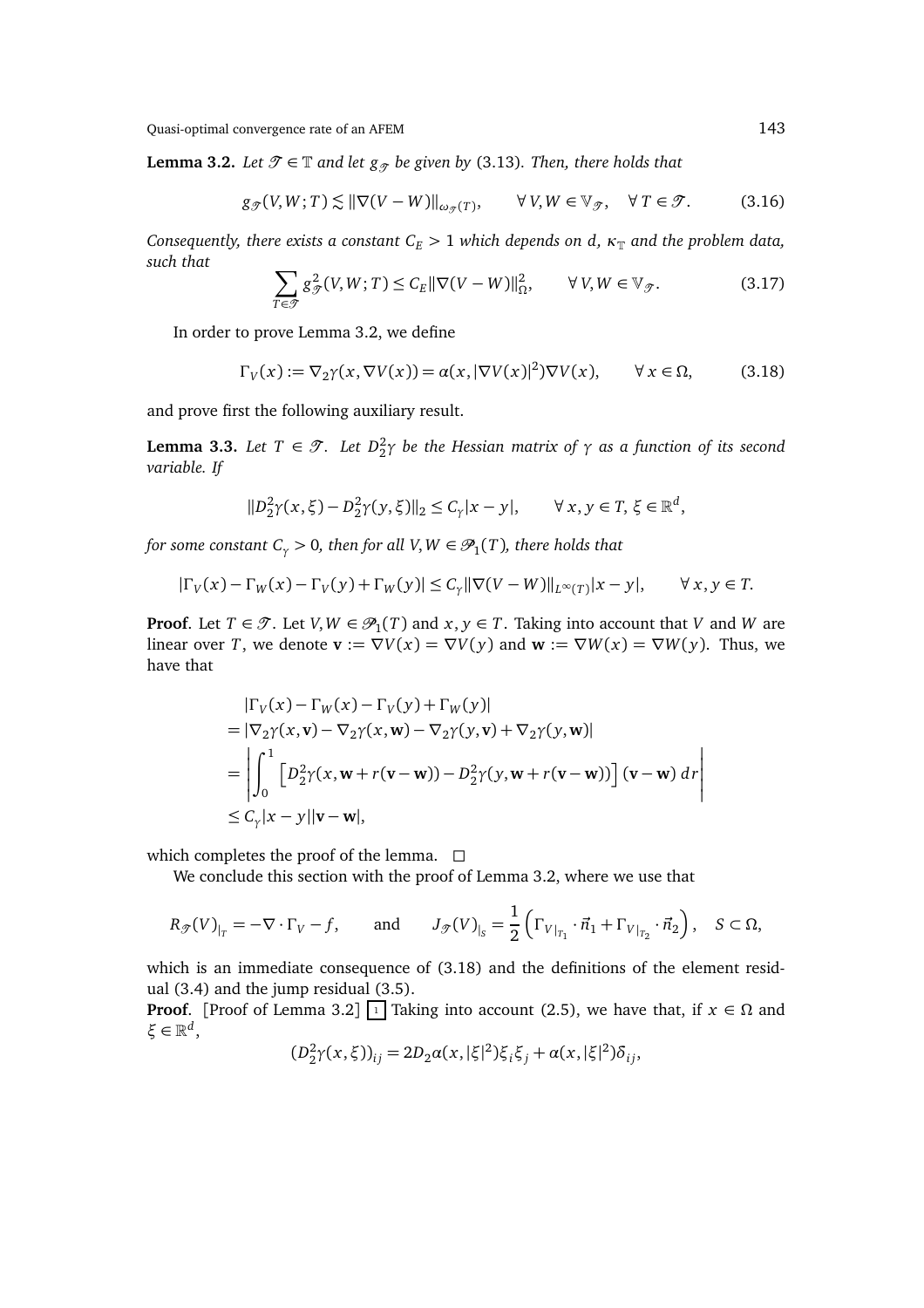for  $1 \le i, j \le d$ , where  $\delta_{ij}$  denotes the Kronecker's delta. Assumption (2.8) then implies that  $D_2^2\gamma(x,\xi)$  is piecewise Lipschitz as a function of its first variable, i.e., there exists a constant  $C_\gamma > 0$  such that

$$
||D_2^2 \gamma(x,\xi) - D_2^2 \gamma(y,\xi)||_2 \le C_\gamma |x - y|, \qquad \forall \, x, y \in T, \, \xi \in \mathbb{R}^d,
$$

for all  $T \in \mathcal{T}_0$ . In particular this holds for any  $T \in \mathcal{T}, \mathcal{T} \in \mathbb{T}$ , and the assumptions of Lemma 3.3 hold.

2 Let  $\mathcal{T}$  ∈ T, let *V*, *W* ∈  $\mathbb{V}_{\mathcal{T}}$  and let *T* ∈  $\mathcal{T}$  be fixed. By Lemma 3.3, for the element residual we have that

$$
||R_{\mathcal{F}}(V) - R_{\mathcal{F}}(W)||_T = ||\nabla \cdot (\Gamma_V - \Gamma_W)||_T \le H_T^{\frac{d}{2}} ||\nabla \cdot (\Gamma_V - \Gamma_W)||_{L^{\infty}(T)}
$$
  

$$
\lesssim H_T^{\frac{d}{2}} \sup_{\substack{x,y \in T \\ x \ne y}} \frac{|\Gamma_V(x) - \Gamma_W(x) - \Gamma_V(y) + \Gamma_W(y)|}{|x - y|}
$$
  

$$
\lesssim H_T^{\frac{d}{2}} ||\nabla(V - W)||_{L^{\infty}(T)} = ||\nabla(V - W)||_T,
$$

and thus,

$$
H_T \|R_{\mathcal{T}}(V) - R_{\mathcal{T}}(W)\|_T \lesssim \|\nabla (V - W)\|_T. \tag{3.19}
$$

<sup>3</sup> Consider now the term corresponding to the jump residual. If *S* is a side of *T* which is interior to  $\Omega$  and if  $T_1$  and  $T_2$  are the elements sharing *S*, we have that

$$
||J_{\mathcal{T}}(V) - J_{\mathcal{T}}(W)||_{S} = \left\| \frac{1}{2} \sum_{i=1,2} (\Gamma_{V} - \Gamma_{W})_{|_{T_{i}}} \cdot \vec{n}_{i} \right\|_{S} \le \sum_{i=1,2} ||(\Gamma_{V} - \Gamma_{W})_{|_{T_{i}}}||_{S}
$$
  

$$
\lesssim \sum_{i=1,2} \left( H_{T}^{-\frac{1}{2}} || \Gamma_{V} - \Gamma_{W} ||_{T_{i}} + H_{T}^{\frac{1}{2}} || \nabla (\Gamma_{V} - \Gamma_{W}) ||_{T_{i}} \right),
$$

where we have used a scaled trace theorem. Since  $\nabla_2\gamma$  is Lipschitz as a function of its second variable, we have that

$$
|\Gamma_V(x) - \Gamma_W(x)| = |\nabla_2 \gamma(x, \nabla V(x)) - \nabla_2 \gamma(x, \nabla W(x))| \lesssim |\nabla V(x) - \nabla W(x)|,
$$

for  $x \in T_i$  ( $i = 1, 2$ ), and therefore,

$$
\|\Gamma_V - \Gamma_W\|_{T_i} \lesssim \|\nabla(V - W)\|_{T_i}, \qquad i = 1, 2.
$$

Using the same argument as in  $\boxed{2}$ , we have that

$$
\|\nabla(\Gamma_V - \Gamma_W)\|_{T_i} \lesssim \|\nabla(V - W)\|_{T_i}, \text{ for } i = 1, 2,
$$

and in consequence,

$$
H_T^{\frac{1}{2}} \|J_{\mathcal{T}}(V) - J_{\mathcal{T}}(W)\|_{\partial T} \lesssim \|\nabla (V - W)\|_{\omega_{\mathcal{T}}(T)}.
$$
 (3.20)

Finally, (3.16) follows from (3.19) and (3.20), taking into account (3.13).  $\Box$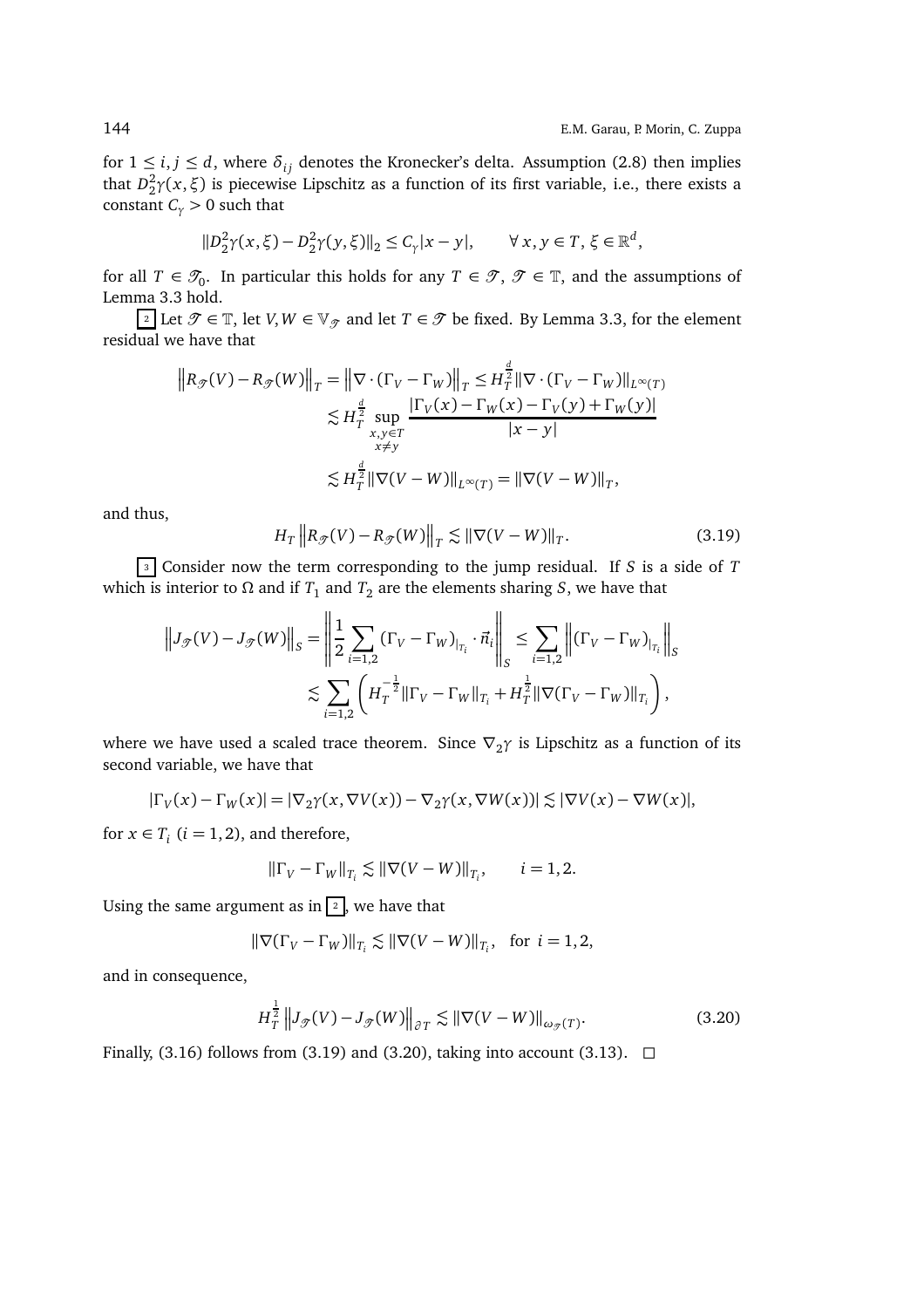## **4. Linear convergence of an adaptive FEM**

In this section we present the adaptive FEM and establish one of the main results of this article (Theorem 4.2 below) which guarantees the convergence of the adaptive sequence.

#### **4.1. The adaptive loop**

We consider the following adaptive loop to approximate the solution *u* of problem (2.1).

**Adaptive Algorithm.** Let  $\mathcal{T}_0$  be an initial conforming mesh of  $\Omega$  and let  $\theta$  be a parameter satisfying  $0 < \theta < 1$ . Let  $k = 0$ . 1.  $U_k := \text{SOLVE}(\mathcal{T}_k)$ . 2.  $\{\eta_k(T)\}_{T \in \mathcal{T}_k} := \textsf{ESTIMATE}(U_k, \mathcal{T}_k).$ 3.  $\mathcal{M}_k := \text{MARK}(\{\eta_k(T)\}_{T \in \mathcal{T}_k}, \mathcal{T}_k, \theta).$ 4.  $\mathcal{T}_{k+1} := \mathsf{REFINE}(\mathcal{T}_k, \mathcal{M}_k, n).$ 5. Increment *k* and go back to step 1.

Now we explain each module in the last algorithm.

where  $\eta_k(\mathscr{M}_k) = \Bigl( \sum_{T \in \mathscr{M}_k}$ 

• **The module SOLVE.** This module takes a conforming triangulation  $\mathcal{T}_k$  of  $\Omega$  as input argument and outputs the solution  $U_k$  of the discrete problem (3.2) in  $\mathscr{T}_k;$ i.e.,  $U_k \in \mathbb{V}_k := \mathbb{V}_{\mathscr{T}_k}$  satisfies

$$
a(U_k; U_k, V) = L(V), \qquad \forall \ V \in \mathbb{V}_k.
$$

- **The module** ESTIMATE**.** This module computes the a posteriori local error estimators  $\eta_k(T)$  of  $U_k$  over  $\mathcal{T}_k$  given by  $\eta_k(T) := \eta_{\mathcal{T}_k}(U_k; T)$ , for all  $T \in \mathcal{T}_k$ , (see (3.6)).
- **The module** MARK**.** Based on the local error estimators, the module MARK selects a subset  $\mathscr{M}_k$  of  $\mathscr{T}_k$ , using an *efficient Dörfler's strategy*. More precisely, given the marking parameter  $\theta \in (0, 1)$ , the module MARK selects a *minimal* subset  $\mathcal{M}_k$  of  $\mathcal{T}_k$ such that

$$
\eta_k(\mathcal{M}_k) \ge \theta \, \eta_k(\mathcal{I}_k),\tag{4.1}
$$
\n
$$
\eta_k^2(T) \Big)^{\frac{1}{2}} \text{ and } \eta_k(\mathcal{I}_k) = \left(\sum_{T \in \mathcal{I}_k} \eta_k^2(T)\right)^{\frac{1}{2}}.
$$

• **The module REFINE.** Finally, the module REFINE takes the mesh  $\mathcal{T}_k$  and the subset  $\mathcal{M}_k \subset \mathcal{T}_k$  as inputs. By using the bisection rule described by Stevenson in [23], this module refines (bisects) *n* times (where  $n \geq 1$  is fixed) each element in  $\mathcal{M}_k$ .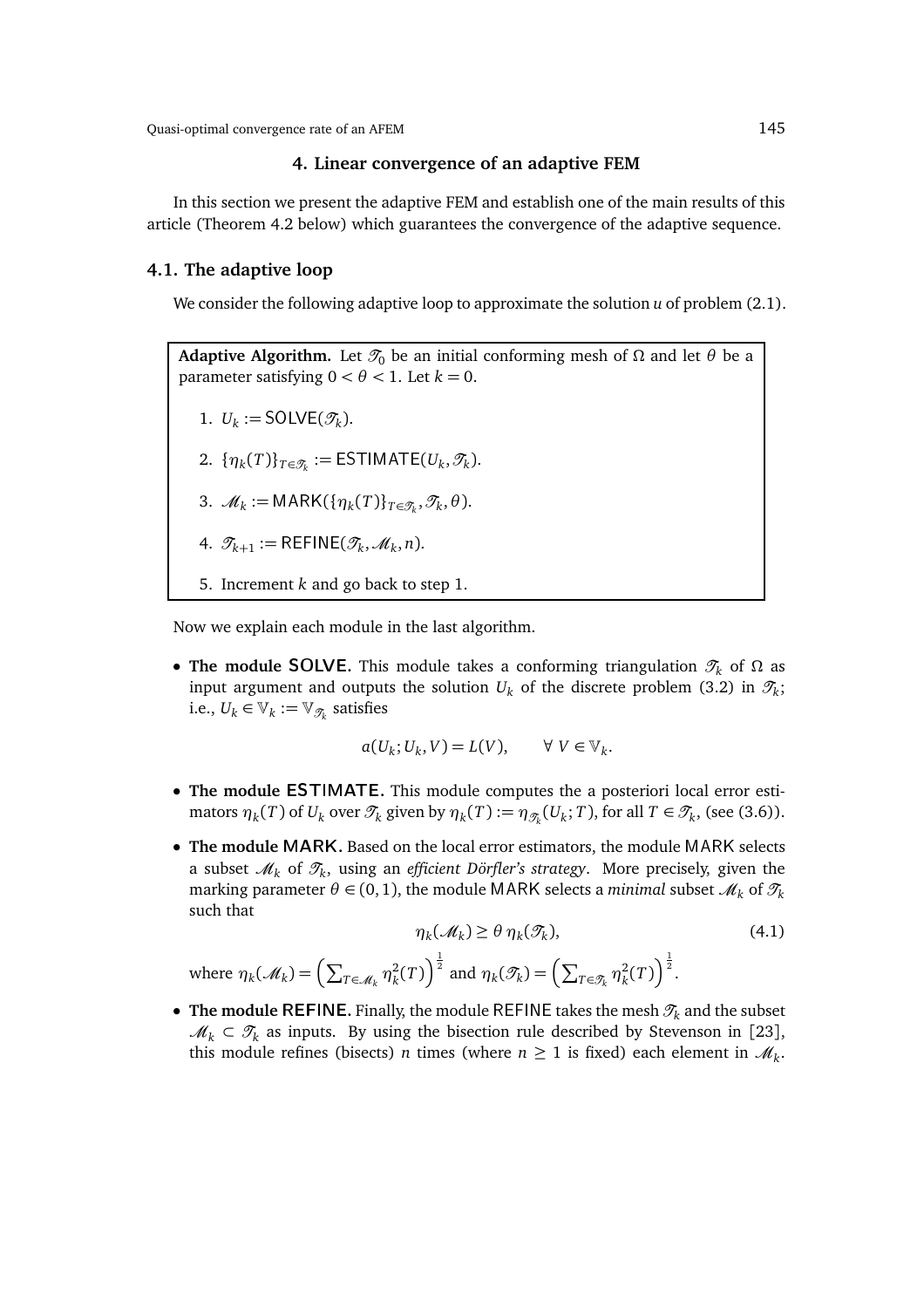After that, with the goal of keeping conformity of the mesh, possibly some further bisections are performed leading to a new conforming triangulation  $\mathcal{T}_{k+1} \in \mathbb{T}$  of  $\Omega$ , which is a refinement of  $\mathcal{T}_k$  and the output of this module.

From now on,  $U_k$ ,  $\{\eta_k(T)\}_{T\in\mathcal{T}_k}$ ,  $\mathscr{M}_k$ ,  $\mathcal{T}_k$  will denote the outputs of the corresponding modules SOLVE, ESTIMATE, MARK and REFINE, when iterated after starting with a given initial mesh  $\mathscr{T}_0.$ 

#### **4.2. An equivalent notion for the error**

In order to prove a contraction property for the error of a similar AFEM for linear elliptic problems the well-known *Galerkin orthogonality relationship* is used(see [2]). In this case, due to the nonlinearity of our problem, this property does not hold. We present an equivalent notion of error so that it is possible to establish a property analogous to the orthogonality (cf. (4.9) below).

It is easy to check that  $\mathscr{J} : H_0^1(\Omega) \to \mathbb{R}$  given by

$$
\mathscr{J}(v) := \int_0^1 \langle A(rv), v \rangle \, dr = \int_{\Omega} \gamma(\cdot, \nabla v) \, dx, \quad \forall \, v \in H_0^1(\Omega),
$$

is a potential for the operator *A*. More precisely, if  $\mathbb W$  is a closed subspace of  $H^1_0(\Omega)$ , the following claims are equivalent

•  $w \in \mathbb{W}$  is solution of

$$
a(w; w, v) = L(v), \qquad \forall v \in W,
$$
  
where  $L(v) = \int_{\Omega} f v$ , for  $v \in H_0^1(\Omega)$ . (4.2)

•  $w \in \mathbb{W}$  minimizes the functional  $\mathscr{F}: H_0^1(\Omega) \to \mathbb{R}$  over  $\mathbb{W}$ , where  $\mathscr{F}$  is given by

$$
\mathscr{F}(v) := \mathscr{J}(v) - L(v) = \int_{\Omega} \gamma(\cdot, \nabla v) - f v \, dx, \quad v \in H_0^1(\Omega). \tag{4.3}
$$

The following theorem states a notion equivalent to the  $H_0^1(Ω)$ -error. The proof follows the ideas used in [6] and uses that the Hessian matrix of *γ*, denoted by  $D_2^2\gamma$ , is uniformly elliptic, i.e.,

$$
c_A|\zeta|^2 \le D_2^2 \gamma(x,\xi)\zeta \cdot \zeta \le C_A|\zeta|^2, \qquad \forall \, x \in \Omega, \, \xi, \zeta \in \mathbb{R}^d. \tag{4.4}
$$

This fact holds because  $\nabla_2 \gamma$  is Lipschitz and strongly monotone as a function of its second variable.

**Theorem 4.1.** Let  $\mathbb W$  be a closed subspace of  $H_0^1(\Omega)$  and let  $\mathscr F$  be given by (4.3). If  $w \in \mathbb W$ *satisfies* (4.2)*, then*

$$
\frac{c_A}{2} \|\nabla (\nu - w)\|_{\Omega}^2 \le \mathcal{F}(\nu) - \mathcal{F}(w) \le \frac{C_A}{2} \|\nabla (\nu - w)\|_{\Omega}^2, \quad \forall \nu \in \mathbb{W}.
$$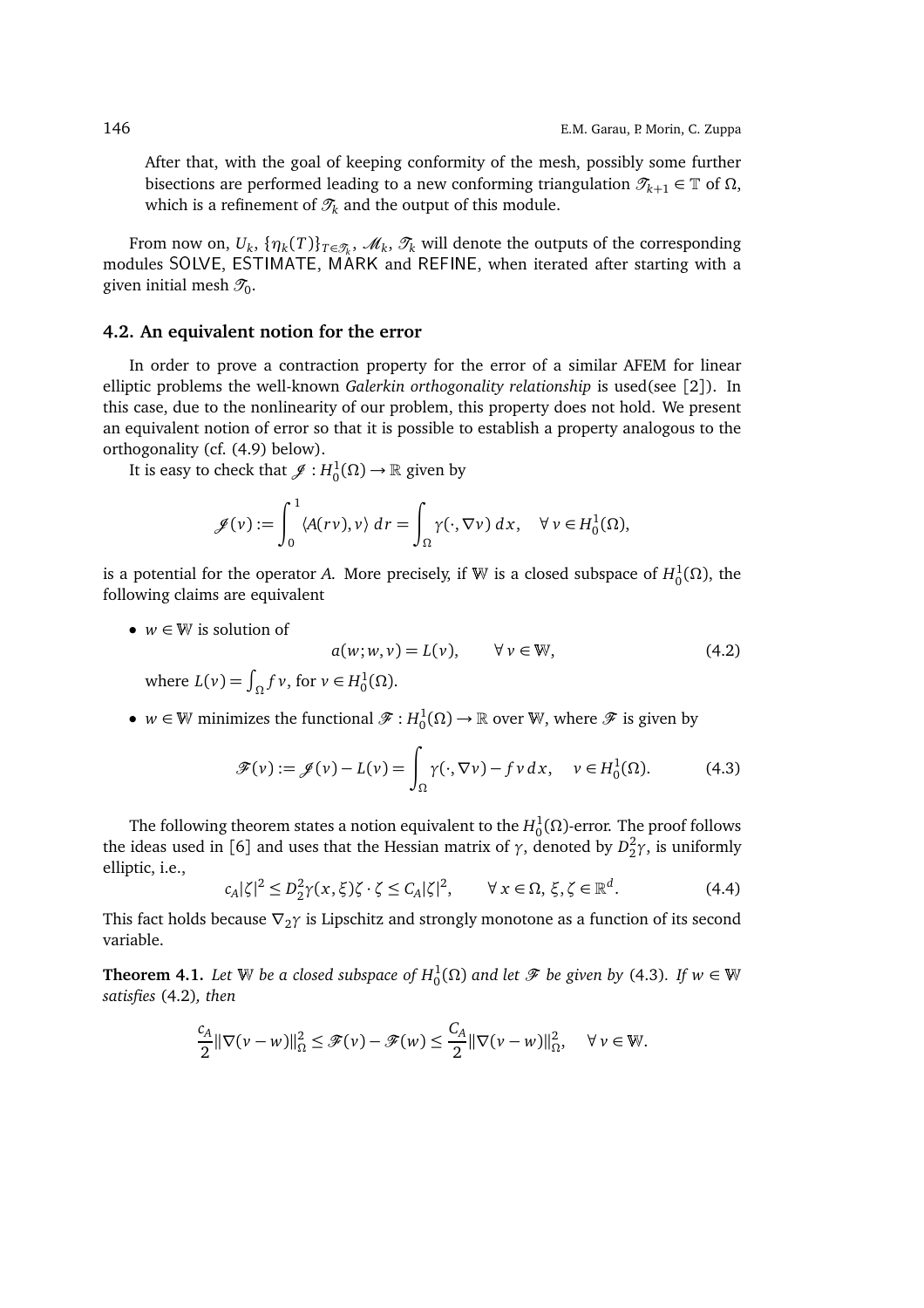**Proof**. Let W be a closed subspace of  $H_0^1(\Omega)$  and let  $w \in \mathbb{W}$  be the solution of (4.2). Let *v* ∈ W be fixed and arbitrary. For  $z \in \mathbb{R}$ , we define  $\phi(z) := (1 - z)w + zv$ , and note that

$$
\phi'(z) = v - w
$$
 and  $\nabla \phi(z) = (1 - z)\nabla w + z\nabla v$ .

If we define  $\psi(z) := \mathscr{F}(\phi(z))$ , integration by parts yields

$$
\mathcal{F}(v) - \mathcal{F}(w) = \psi(1) - \psi(0) = \psi'(0) + \int_0^1 \psi''(z)(1-z) dz.
$$
 (4.5)

From (4.3) it follows that

$$
\psi(z) = \mathscr{F}(\phi(z)) = \int_{\Omega} \gamma(x, \nabla \phi(z)) dx - \int_{\Omega} f \phi(z) dx,
$$
\n(4.6)

and therefore, in order to obtain the derivatives of  $\psi$  we first compute  $\frac{\partial}{\partial z}(\gamma(x,\nabla\phi(z))),$ for each  $x \in \Omega$  fixed. On the one hand, we have that

$$
\frac{\partial}{\partial z}\gamma(\cdot,\nabla\phi(z)) = \nabla_2\gamma(\cdot,\nabla\phi(z))\cdot \frac{\partial}{\partial z}\nabla\phi(z) = \nabla_2\gamma(\cdot,\nabla\phi(z))\cdot\nabla(\nu - w),
$$

and then

$$
\frac{\partial^2}{\partial z^2} \gamma(\cdot, \nabla \phi(z)) = D_2^2 \gamma(\cdot, \nabla \phi(z)) \nabla (\nu - w) \cdot \nabla (\nu - w),
$$

where  $D_2^2 \gamma$  is the Hessian matrix of  $\gamma$  as a function of its second variable. Thus, taking into account that  $\phi''(z) = 0$  for all  $z \in \mathbb{R}$ , from (4.6) it follows that

$$
\psi''(z) = \int_{\Omega} D_2^2 \gamma(x, \nabla \phi(z)) \nabla (\nu - w) \cdot \nabla (\nu - w) \, dx. \tag{4.7}
$$

Since *w* minimizes  $\mathscr F$  over W, we have that  $\psi'(0) = 0$ ; and using (4.7), from (4.5) we obtain that

$$
\mathscr{F}(v) - \mathscr{F}(w) = \int_0^1 \int_{\Omega} D_2^2 \gamma(x, \nabla \phi(z)) \nabla (v - w) \cdot \nabla (v - w)(1 - z) \, dx \, dz.
$$

Finally, since  $D_2^2 \gamma$  is uniformly elliptic (cf. (4.4)) we have that

$$
\frac{c_A}{2} \|\nabla(v - w)\|_{\Omega}^2 \le \int_0^1 \int_{\Omega} D_2^2 \gamma(x, \nabla \phi(z)) \nabla(v - w) \cdot \nabla(v - w)(1 - z) dx dz
$$
  

$$
\le \frac{C_A}{2} \|\nabla(v - w)\|_{\Omega}^2,
$$

which concludes the proof.  $\square$ 

As an immediate consequence of the last theorem,

$$
\frac{c_A}{2} \|\nabla (U_k - U_p)\|_{\Omega}^2 \le \mathcal{F}(U_k) - \mathcal{F}(U_p) \le \frac{C_A}{2} \|\nabla (U_k - U_p)\|_{\Omega}^2, \qquad \forall k, p \in \mathbb{N}_0, k < p,\tag{4.8}
$$

and the same estimation holds replacing  $U_p$  by  $u$ , the exact weak solution of problem (2.1).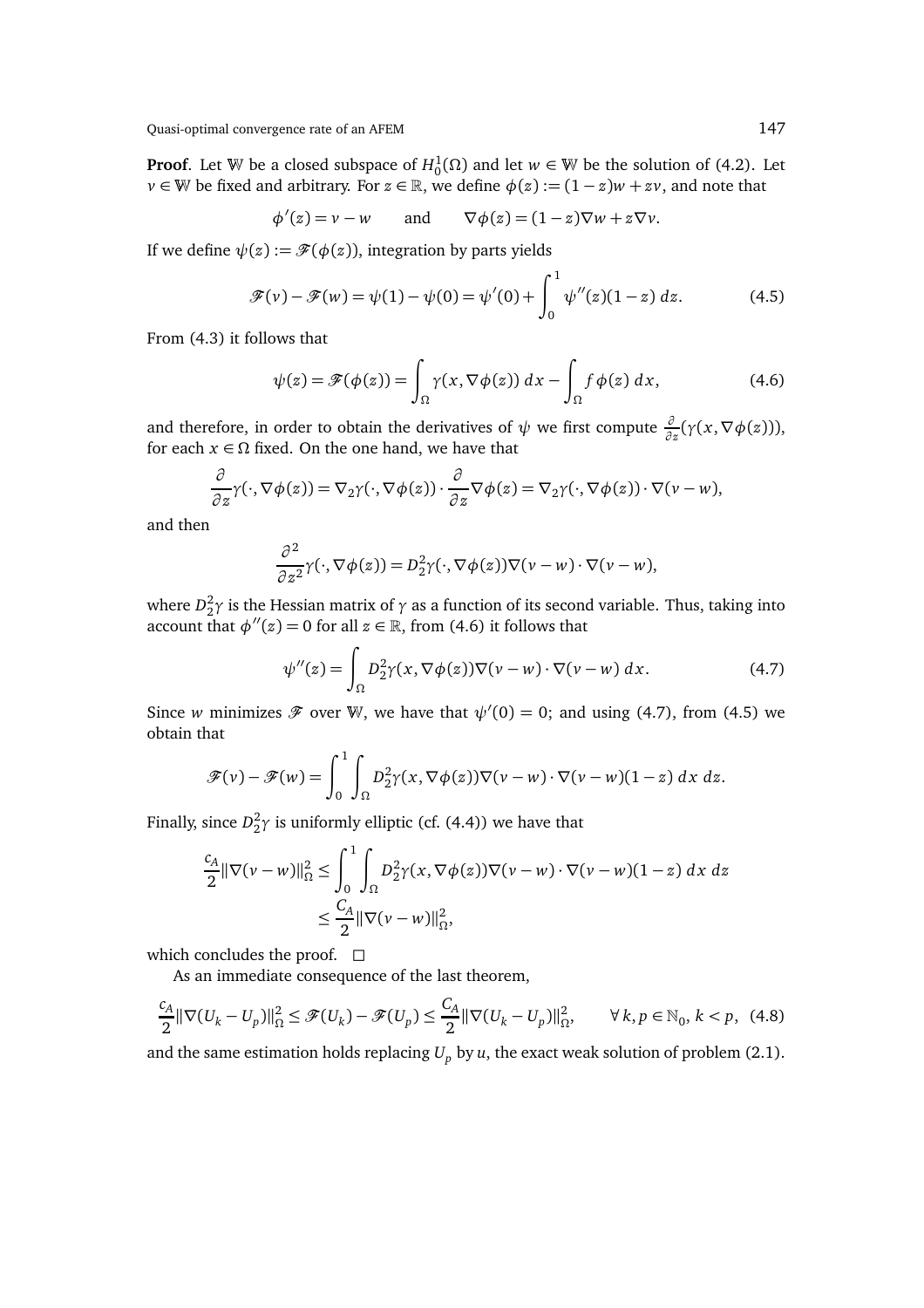### **4.3. Convergence of the adaptive FEM**

Recall that *u* denotes the exact weak solution of problem (2.1), and  $U_k$ ,  $\{\eta_k(T)\}_{T\in\mathscr{T}_k}$ ,  $\mathscr{M}_k, \mathscr{T}_k$  will denote the outputs of the corresponding modules <code>SOLVE</code>, <code>ESTIMATE</code>, <code>MARK</code> and REFINE of the Adaptive Algorithm when iterated after starting with a given initial mesh  $\mathscr{T}_0.$ 

Taking into account the estimator reduction (Proposition 3.1), the global upper bound (Theorem 3.2) and (4.8), we now prove the following result which establish the convergence of the Adaptive Algorithm.

**Theorem 4.2** (Contraction property). *There exist constants*  $0 < \rho < 1$  *and*  $\mu > 0$  *which depend on d, κ*<sub>T</sub>, *of problem data, of number of refinements n performed on each marked element and the marking parameter θ such that*

$$
[\mathcal{F}(U_{k+1}) - \mathcal{F}(u)] + \mu \eta_{k+1}^2 \le \rho^2([\mathcal{F}(U_k) - \mathcal{F}(u)] + \mu \eta_k^2), \qquad \forall \, k \in \mathbb{N}_0,
$$

 $\textit{where } \eta_k := \Bigl( \sum_{T \in \mathscr{T}_k} \eta_k^2$  $\left(\frac{2}{k}(T)\right)^{\frac{1}{2}}$  denotes the global error estimator in  $\mathscr{T}_{k}$ .

**Proof**. Let  $k \in \mathbb{N}_0$ , using that

$$
\mathcal{F}(U_k) - \mathcal{F}(u) = \mathcal{F}(U_k) - \mathcal{F}(U_{k+1}) + \mathcal{F}(U_{k+1}) - \mathcal{F}(u),
$$
\n(4.9)

and the estimator reduction given by Proposition 3.1 with  $\mathcal{T} = \mathcal{T}_k$  and  $\mathcal{T}_* = \mathcal{T}_{k+1}$  we have that

$$
\begin{aligned} [\mathcal{F}(U_{k+1}) - \mathcal{F}(u)] + \mu \eta_{k+1}^2 \\ \leq [\mathcal{F}(U_k) - \mathcal{F}(u)] - [\mathcal{F}(U_k) - \mathcal{F}(U_{k+1})] \\ &+ (1 + \delta)\mu \left\{ \eta_k^2 - \xi \eta_k^2(\mathcal{M}_k) \right\} + (1 + \delta^{-1})C_E\mu ||\nabla (U_k - U_{k+1})||_{\Omega}^2, \end{aligned}
$$

for all  $\delta, \mu > 0$ , where  $\xi := 1 - 2^{-\frac{n}{d}}$  and  $\eta_{\nu}^2$  $\mathcal{L}_k^2(\mathcal{M}_k) := \sum_{T \in \mathcal{M}_k} \eta_k^2$  $k<sup>2</sup>(T)$ . By choosing  $\mu :=$ *cA*  $\frac{c_A}{2(1+\delta^{-1})C_E}$ , and using (4.8) it follows that

$$
\left[\mathcal{F}(U_{k+1})-\mathcal{F}(u)\right]+\mu\eta_{k+1}^2\leq \left[\mathcal{F}(U_k)-\mathcal{F}(u)\right]+(1+\delta)\mu\left\{\eta_k^2-\xi\eta_k^2(\mathcal{M}_k)\right\}.
$$

Dörfler's strategy yields *η<sup>k</sup>* (M*<sup>k</sup>* ) ≥ *θη<sup>k</sup>* and thus

$$
\begin{aligned} &\left[\mathcal{F}(U_{k+1}) - \mathcal{F}(u)\right] + \mu \eta_{k+1}^2 \\ \leq & \left[\mathcal{F}(U_k) - \mathcal{F}(u)\right] + (1+\delta)\mu \eta_k^2 - (1+\delta)\mu \xi \theta^2 \eta_k^2 \\ =& \left[\mathcal{F}(U_k) - \mathcal{F}(u)\right] + (1+\delta)\mu \left(1 - \frac{\xi \theta^2}{2}\right) \eta_k^2 - (1+\delta)\mu \frac{\xi \theta^2}{2} \eta_k^2. \end{aligned}
$$

Using (4.8), the global upper bound (Theorem 3.2) and that  $(1+\delta)\mu = \frac{c_A\delta}{2C}$  $\frac{c_{A}^{2}}{2C_{E}}$  it follows that

$$
\begin{aligned} &\left[\mathcal{F}(U_{k+1})-\mathcal{F}(u)\right]+\mu\eta_{k+1}^2\\ \leq &\left[\mathcal{F}(U_k)-\mathcal{F}(u)\right]+(1+\delta)\mu\left(1-\frac{\xi\theta^2}{2}\right)\eta_k^2-\frac{c_A\delta\xi\theta^2}{2C_UC_EC_A}\big[\mathcal{F}(U_k)-\mathcal{F}(u)\big].\end{aligned}
$$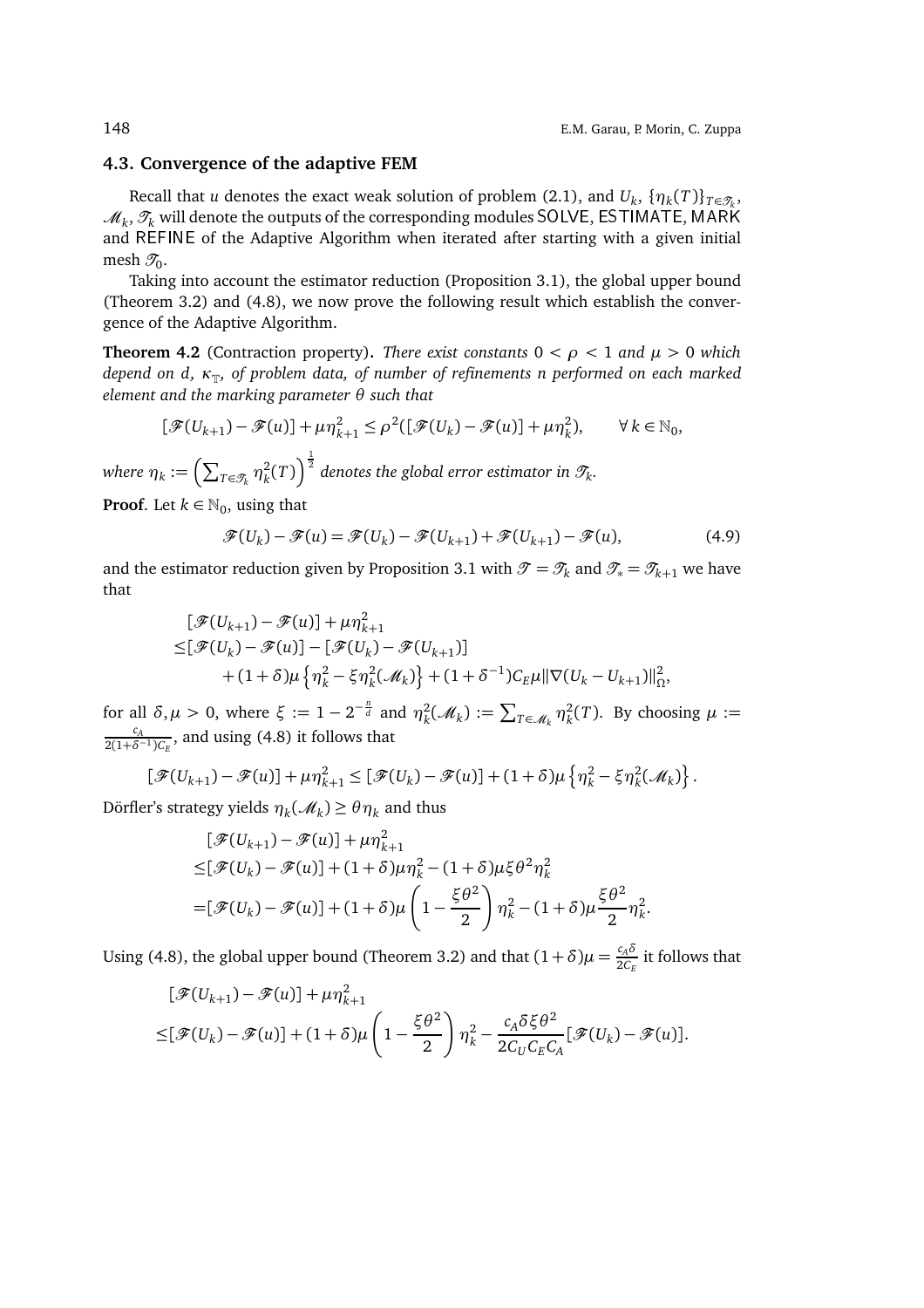If we define

$$
\rho_1^2(\delta) := \left(1 - \frac{c_A \delta \xi \theta^2}{2C_U C_E C_A}\right), \qquad \rho_2^2(\delta) := \left(1 - \frac{\xi \theta^2}{2}\right)(1 + \delta),
$$

we thus have that

$$
[\mathcal{F}(U_{k+1}) - \mathcal{F}(u)] + \mu \eta_{k+1}^2 \le \rho_1^2(\delta) [\mathcal{F}(U_k) - \mathcal{F}(u)] + \mu \rho_2^2(\delta) \eta_k^2.
$$

The proof concludes choosing  $\delta > 0$  small enough to satisfy

$$
0 < \rho := \max\{\rho_1(\delta), \rho_2(\delta)\} < 1. \tag{}
$$

The last result, coupled with (4.8) allows us to conclude that the sequence  $\{U_k\}_{k\in\mathbb{N}_0}$  of discrete solutions obtained through the Adaptive Algorithm converges to the weak solution *u* of the nonlinear problem (2.1), and moreover, there exists  $\rho \in (0,1)$  such that

$$
\|\nabla (U_k - u)\|_{\Omega} \le C\rho^k, \qquad \forall \, k \in \mathbb{N}_0,
$$

for some constant  $C > 0$ . Also, the global error estimators  $\{\eta_k\}_{k \in \mathbb{N}_0}$  tend to zero, and in particular,

$$
\eta_k \le C \rho^k, \qquad \forall \, k \in \mathbb{N}_0,
$$

for some constant  $C > 0$ .

### **5. Optimality of the total error and optimal marking**

In this section we introduce the notion of *total error*, we show an analogous of Cea's lemma for this new notion (see Lemma 5.2) and a result about *optimal marking* (see Lemma 5.3). Both of them will be very important to establish a control of marked elements in each step of the adaptive procedure (cf. Lemma 6.2 in Section 6).

We first present an auxiliary result that will allow us to show the analogous of Cea's lemma for the *total error*. Its proof is an immediate consequence of Theorem 4.1 and will thus be omitted.

**Lemma 5.1** (Quasi-orthogonality property in a mesh). If  $U \in V_{\mathcal{T}}$  denotes the solution of *the discrete problem* (3.2) *for some*  $\mathcal{T} \in \mathbb{T}$ *, then* 

$$
\|\nabla(U-u)\|_{\Omega}^2 + \|\nabla(U-V)\|_{\Omega}^2 \le \frac{C_A}{c_A} \|\nabla(V-u)\|_{\Omega}^2, \qquad \forall V \in \mathbb{V}_{\mathcal{T}},
$$

*where C<sup>A</sup> and c<sup>A</sup> are the constants appearing in* (2.6) *and* (2.7)*.*

Since the global oscillation term is smaller than the global error estimator, that is,  $\operatorname{osc}_{\mathcal{F}}(U) \leq \eta_{\mathcal{F}}(U)$ , using the global upper bound (Theorem 3.2), we have that

$$
\|\nabla(U-u)\|_{\Omega}^2 + \mathrm{osc}_{\mathcal{F}}^2(U) \le (C_U + 1)\eta_{\mathcal{F}}^2(U),
$$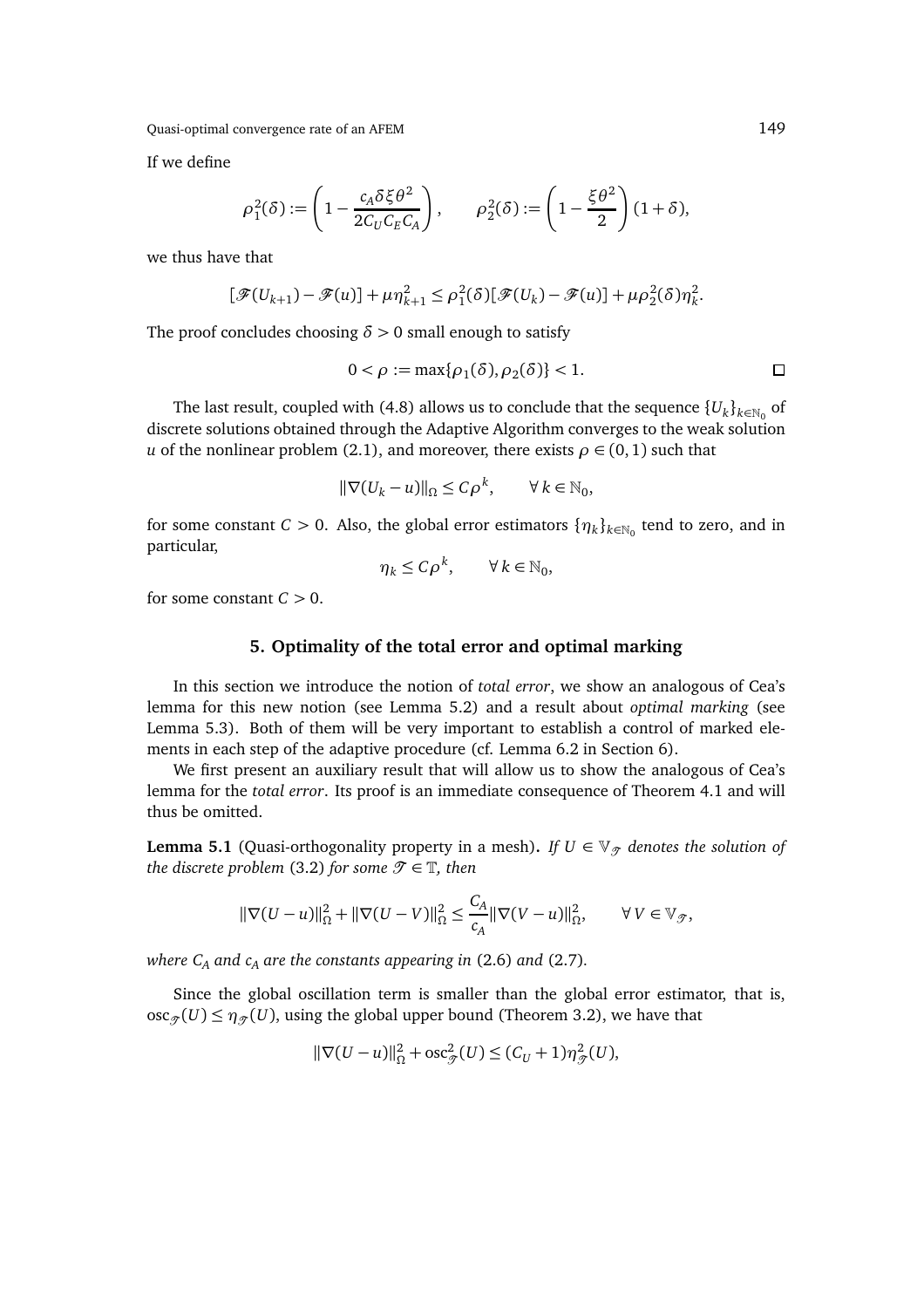whenever *u* is the solution of problem (2.1) and  $U \in V_{\mathcal{T}}$  is the solution of the discrete problem (3.2). Taking into account the global lower bound (Theorem 3.1) we obtain that

$$
\eta_{\mathcal{F}}(U) \approx \left( \|\nabla (U - u)\|_{\Omega}^2 + \mathrm{osc}_{\mathcal{F}}^2(U) \right)^{\frac{1}{2}}.
$$

The quantity on the right-hand side is called *total error*, and since adaptive methods are based on the *a posteriori error estimators*, the convergence rate is characterized through properties of the *total error*.

**Remark 5.1.** *(Cea's Lemma) Taking into account that A is Lipschitz and strongly monotone, it is easy to check that*

$$
\|\nabla(U-u)\|_{\Omega} \le \frac{C_A}{c_A} \inf_{V \in \mathbb{V}_{\mathcal{F}}} \|\nabla(V-u)\|_{\Omega}.
$$

*This estimation is known as Cea's Lemma and shows that the approximation U is optimal (up to a constant) of the solution u from*  $\mathbb{V}_{\mathcal{T}}$ .

A generalization of Cea's Lemma for the total error is given in the following

**Lemma 5.2** (Cea's Lemma for the total error). *If*  $U \in V_{\mathcal{T}}$  denotes the solution of the discrete *problem* (3.2) *for some*  $\mathcal{T} \in \mathbb{T}$ *, then* 

$$
\|\nabla(U-u)\|_{\Omega}^2 + \mathrm{osc}_{\mathcal{F}}^2(U) \le \frac{2C_E C_A}{c_A} \inf_{V \in \mathbb{V}_{\mathcal{F}}} (\|\nabla(V-u)\|_{\Omega}^2 + \mathrm{osc}_{\mathcal{F}}^2(V)),
$$

*where*  $C_E$  > 1 *is the constant given in* (3.17)*.* 

**Proof.** Let  $\mathcal{T} \in \mathbb{T}$  and let  $U \in \mathbb{V}_{\mathcal{T}}$  be the solution of the discrete problem (3.2). If  $V \in \mathbb{V}_{\mathcal{T}}$ , using Proposition 3.2 with  $\mathcal{T}_* = \mathcal{T}$  and Lemma 5.1 we have that

$$
\|\nabla (U - u)\|_{\Omega}^{2} + \operatorname{osc}_{\mathcal{J}}^{2}(U) \leq \|\nabla (U - u)\|_{\Omega}^{2} + 2 \operatorname{osc}_{\mathcal{J}}^{2}(V) + 2C_{E} \|\nabla (V - U)\|_{\Omega}^{2}
$$
  

$$
\leq 2C_{E} \frac{C_{A}}{c_{A}} \|\nabla (V - u)\|_{\Omega}^{2} + 2 \operatorname{osc}_{\mathcal{J}}^{2}(V)
$$
  

$$
\leq \frac{2C_{E} C_{A}}{c_{A}} \left( \|\nabla (V - u)\|_{\Omega}^{2} + \operatorname{osc}_{\mathcal{J}}^{2}(V) \right).
$$

Since *V* ∈  $\mathbb{V}_{\mathcal{T}}$  is arbitrary, the claim of this lemma follows.  $\Box$ 

The following result establishes a link between nonlinear approximation theory and AFEM through Dörfler's marking strategy. Roughly speaking, it is a reciprocal to the contraction property (Theorem 4.2). More precisely, we prove that if there exists a suitable total error reduction from  $\mathscr T$  to a refinement  $\mathscr T_\ast$ , then the error indicators of the refined elements from  $\mathcal T$  must satisfy a Dörfler's property. In other words, Dörfler's marking and total error reduction are intimately connected. This result is known as *optimal marking* and was first proved for linear elliptic problems by Stevenson [22]. The notion of total error presented above was first introduced by Cascón et al. [2] for linear problems, together with the appropriate optimal marking result, which we mimic here.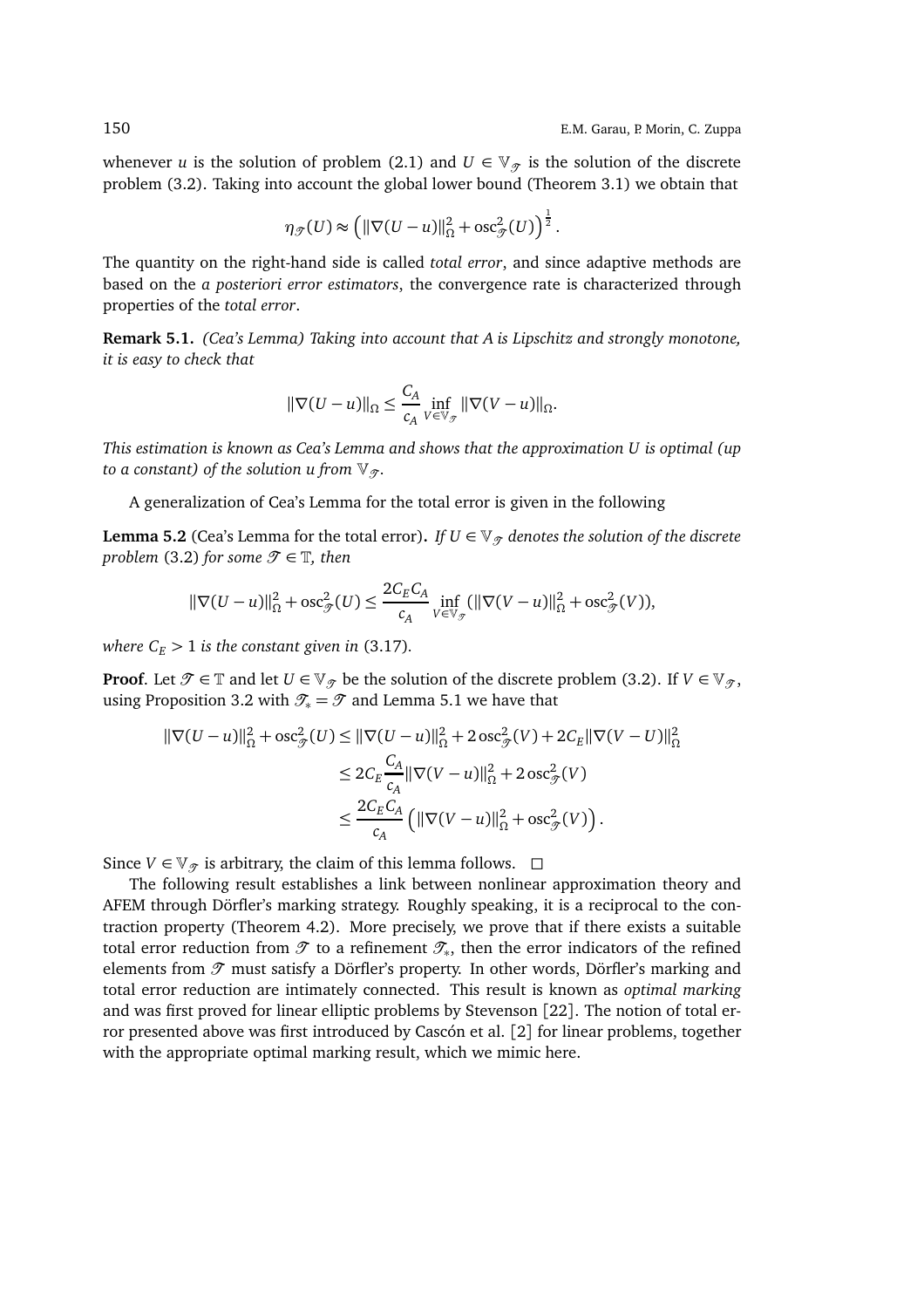In order to prove the *optimal marking* result we assume that the marking parameter *θ* satisfies

$$
0 < \theta < \theta_0 := \left[ \frac{C_L}{1 + 2C_{LU}(1 + C_E)} \right]^{1/2},\tag{5.1}
$$

where *C<sup>L</sup>* , *CLU* are the constants appearing in the global lower bound (Theorem 3.1) and in the localized upper bound (Theorem 3.3), respectively, and  $C_E$  is the constant appearing in (3.17).

**Lemma 5.3** (Optimal marking). Let  $\mathcal{T} \in \mathbb{T}$  and let  $\mathcal{T}_* \in \mathbb{T}$  be a refinement of  $\mathcal{T}$ . Let R *denote the subset of* T *consisting of the elements which were refined to obtain* T<sup>∗</sup> *, i.e.,*  $\mathscr{R}=\mathscr{T}\setminus\mathscr{T}_{*}.$  Assume that the marking parameter  $\theta$  satisfies  $0<\theta<\theta_0$  and define  $v:=$ 1  $\frac{1}{2}(1-\frac{\theta^2}{\theta_0^2})$  $\frac{\partial^2}{\partial_0^2}$  > 0. Let U and U<sub>\*</sub> be the solutions of the discrete problem (3.2) in  $\mathbb{V}_{\mathscr{T}}$  and  $\mathbb{V}_{\mathscr{T}_{*}}$ , *respectively. If*

$$
\|\nabla (U_* - u)\|_{\Omega}^2 + \mathrm{osc}_{\mathcal{F}_*}^2(U_*) \le \nu \left( \|\nabla (U - u)\|_{\Omega}^2 + \mathrm{osc}_{\mathcal{F}}^2(U) \right),\tag{5.2}
$$

*then*

$$
\eta_{\mathcal{F}}(U;\mathcal{R}) \geq \theta \eta_{\mathcal{F}}(U).
$$

**Proof.** Let  $\mathscr{T}, \mathscr{T}_*, \mathscr{R}, U, U_*, \theta$  and  $v$  be as in the assumptions. Using (5.2) and the global lower bound (Theorem 3.1) we obtain that

$$
(1 - 2v)C_L \eta_{\mathcal{F}}^2(U) \le (1 - 2v) \left( \|\nabla (U - u)\|_{\Omega}^2 + \operatorname{osc}_{\mathcal{F}}^2(U) \right)
$$
  
\$\leq \|\nabla (U - u)\|\_{\Omega}^2 - 2\|\nabla (U\_\* - u)\|\_{\Omega}^2 + \operatorname{osc}\_{\mathcal{F}}^2(U) - 2\operatorname{osc}\_{\mathcal{F}\_\*}^2(U\_\*).\$ (5.3)

Since  $\|\nabla(U - u)\|_{\Omega} \le \|\nabla(U_* - u)\|_{\Omega} + \|\nabla(U_* - U)\|_{\Omega}$ , we have that

$$
\|\nabla(U-u)\|_{\Omega}^2 - 2\|\nabla(U_*-u)\|_{\Omega}^2 \le 2\|\nabla(U_*-U)\|_{\Omega}^2.
$$
 (5.4)

Using Proposition 3.2 and that osc $^2_{\mathscr{T}}(U;T)\leq\eta^2_{\mathscr{T}}(U;T)$  if  $T\in\mathscr{R}=\mathscr{T}\backslash\mathscr{T}_*$ , for the oscillation terms we obtain that

$$
\mathrm{osc}_{\mathscr{T}}^2(U) - 2 \, \mathrm{osc}_{\mathscr{T}_*}^2(U_*) \leq 2C_E ||\nabla (U_* - U)||_{\Omega}^2 + \eta_{\mathscr{T}}^2(U; \mathscr{R}).
$$

Taking into account (5.4) and the last inequality, from (5.3) it follows that

$$
(1-2v)C_L\eta_{\mathcal{J}}^2(U) \leq 2\|\nabla(U-U_*)\|_{\Omega}^2 + 2C_E\|\nabla(U-U_*)\|_{\Omega}^2 + \eta_{\mathcal{J}}^2(U;\mathcal{R}),
$$

and using the localized upper bound (Theorem 3.3) we have that

$$
(1-2v)C_L \eta_{\mathcal{F}}^2(U) \le 2(1+C_E)C_{LU} \eta_{\mathcal{F}}^2(U;\mathcal{R}) + \eta_{\mathcal{F}}^2(U;\mathcal{R})
$$
  
=  $(1+2C_{LU}(1+C_E))\eta_{\mathcal{F}}^2(U;\mathcal{R}).$ 

Finally,

$$
\frac{(1-2\nu)C_L}{1+2C_{LU}(1+C_E)}\eta_{\mathcal{F}}^2(U) \leq \eta_{\mathcal{F}}^2(U;\mathcal{R}),
$$

which completes the proof since  $\frac{(1-2\nu)C_L}{1+2C_{LU}(1+C_E)}$  =  $(1-2\nu)\theta_0^2 = \theta^2$  by the definition of *ν*. □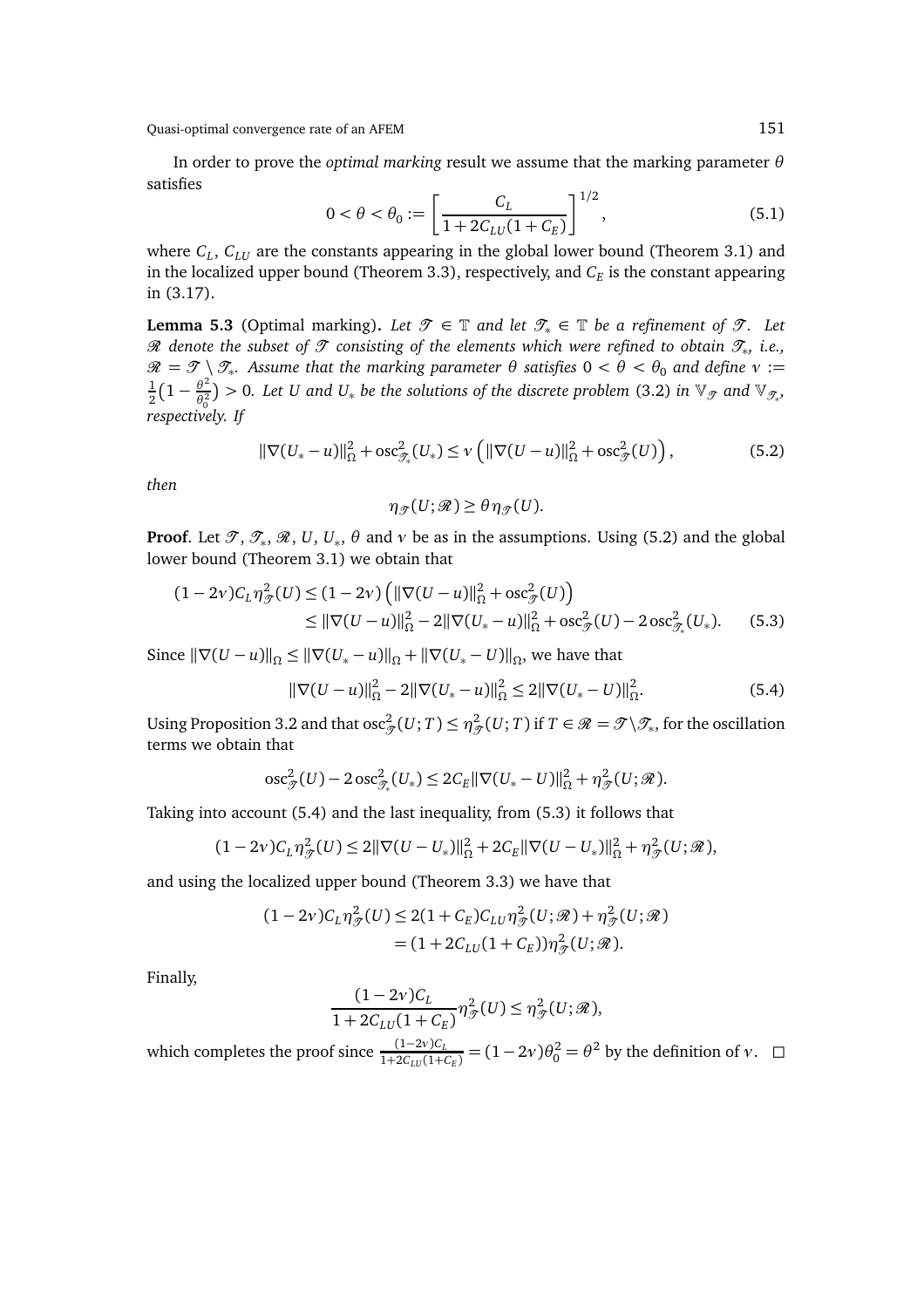## **6. Quasi-optimality of the adaptive FEM**

In this section we state the second main result of this article, that is, the adaptive sequence computed through the Adaptive Algorithm converges with optimal rate to the weak solution of the nonlinear problem (2.1). For  $N \in \mathbb{N}_0$ , let  $\mathbb{T}_N$  be the set of all possible conforming triangulations generated by refinement from  $\mathcal{I}_0$  with at most *N* elements more than  $\mathscr{T}_0$ , i.e.,

$$
\mathbb{T}_N := \{ \mathcal{T} \in \mathbb{T} \mid \quad \# \mathcal{T} - \# \mathcal{T}_0 \leq N \}.
$$

The quality of the best approximation in  $\mathbb{T}_N$  is given by

$$
\sigma_N(u) := \inf_{\mathcal{T} \in \mathbb{T}_N} \inf_{V \in \mathbb{V}_{\mathcal{T}}} \left[ \|\nabla(V - u)\|_{\Omega}^2 + \mathrm{osc}_{\mathcal{T}}^2(V) \right]^{\frac{1}{2}}.
$$

For  $s > 0$ , we say that  $u \in A_s$  if

$$
|u|_{s} := \sup_{N \in \mathbb{N}_{0}} \left\{ (N+1)^{s} \sigma_{N}(u) \right\} < \infty.
$$
 (6.1)

In other words, *u* belongs to the class A*<sup>s</sup>* if it can be *ideally* approximated with adaptive meshes at a rate  $(DOFs)^{-s}$ . From another perspective, if  $u \in A_s$ , then for each  $\varepsilon > 0$  there exist a mesh  $\mathscr{T}_\varepsilon \in \mathbb{T}$  and a function  $V_\varepsilon \in \mathbb{V}_{\mathscr{T}_\varepsilon}$  such that

$$
\#\mathcal{T}_{\varepsilon}-\#\mathcal{T}_{0}\leq |u|_{s}^{\frac{1}{s}}\varepsilon^{-\frac{1}{s}}\quad\text{ and }\quad \|\nabla(V_{\varepsilon}-u)\|_{\Omega}^{2}+\operatorname{osc}_{\mathcal{T}_{\varepsilon}}^{2}(V_{\varepsilon})\leq \varepsilon^{2}.
$$

The study of classes of functions that will yield such rates is beyond the scope of this article. Some results along this direction can be found in [1, 11, 12].

The following result proved in [2, 22], provides a bound for the complexity of the overlay of two triangulations  $\mathcal{T}^1$  and  $\mathcal{T}^2$  obtained as refinements of  $\mathcal{T}_0.$ 

**Lemma 6.1** (Overlay of triangulations). For  $\mathcal{T}^1, \mathcal{T}^2 \in \mathbb{T}$  the overlay  $\mathcal{T} := \mathcal{T}^1 \oplus \mathcal{T}^2 \in \mathbb{T}$ , defined as the smallest admissible triangulation which is a refinement of  $\mathcal{T}^1$  and  $\mathcal{T}^2$ , satisfies

$$
\#\mathcal{T}\leq \#\mathcal{T}^1+\#\mathcal{T}^2-\#\mathcal{T}_0.
$$

The next lemma is essential for proving the main result below (see Theorem 6.1).

**Lemma 6.2** (Cardinality of  $\mathcal{M}_k$ ). Let us assume that the weak solution u of problem (2.1)  $b$ elongs to  $\mathbb{A}_s$ . If the marking parameter  $\theta$  satisfies  $0 < \theta < \theta_0$  (cf. (5.1)), then

$$
\#\mathcal{M}_k \le \left(\frac{2C_E C_A}{v c_A}\right)^{\frac{1}{2s}} |u|_s^{\frac{1}{s}} \left[ \|\nabla (U_k - u)\|_{\Omega}^2 + \operatorname{osc}_{\mathcal{I}_k}^2(U_k) \right]^{-\frac{1}{2s}}, \qquad \forall \, k \in \mathbb{N}_0,
$$

*where*  $v = \frac{1}{2}$ 2  $\left(1-\frac{\theta^2}{\theta^2}\right)$  $\theta_0^2$ *as in Lemma 5.3.*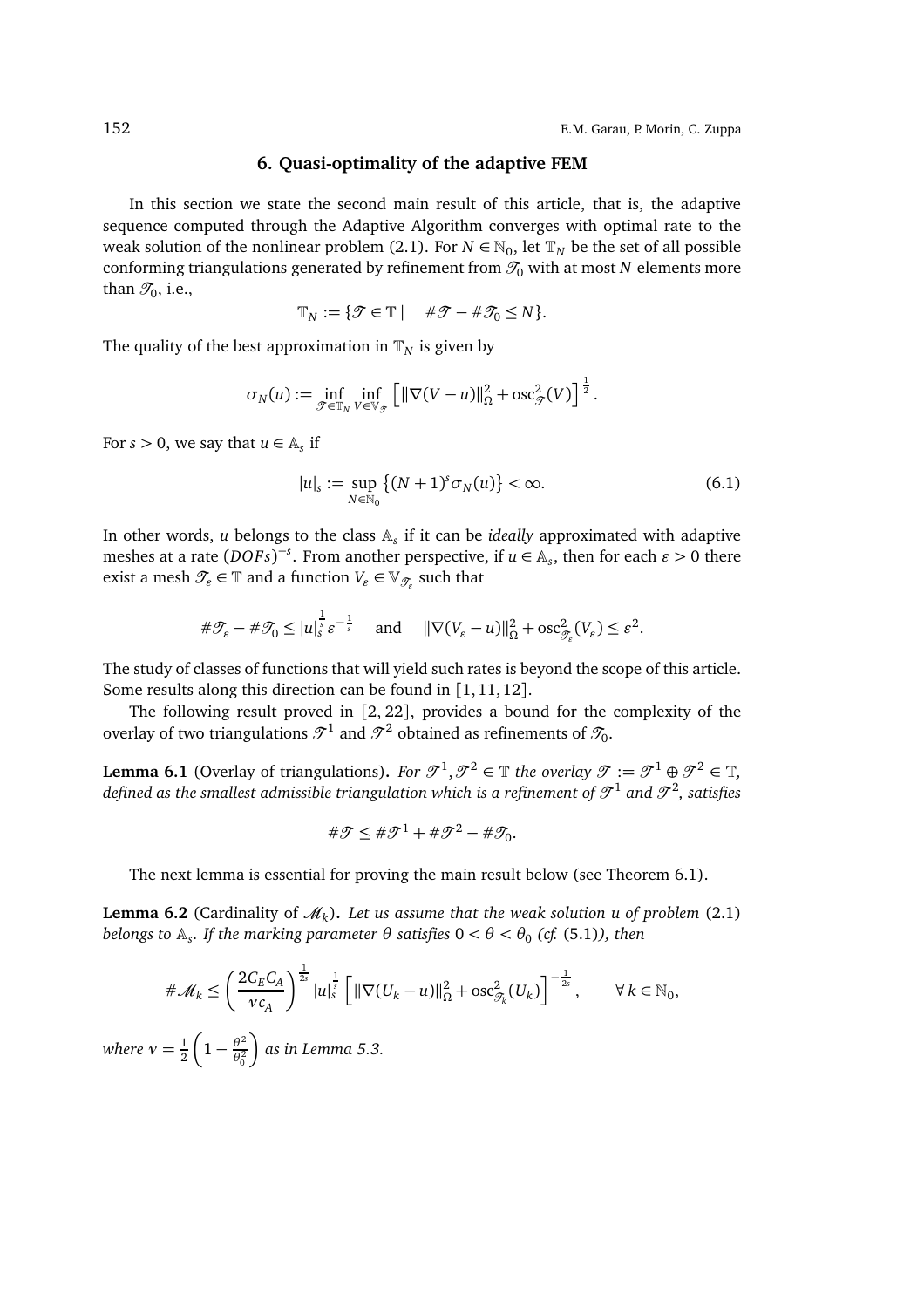**Proof**. Let  $k \in \mathbb{N}_0$  be fixed. Let  $\varepsilon = \varepsilon(k) > 0$  be a tolerance to be fixed later. Since  $u \in \mathbb{A}_s$ , there exist a mesh  $\mathscr{T}_\varepsilon \in \mathbb{T}$  and a function  $V_\varepsilon \in \mathbb{V}_{\mathscr{T}_\varepsilon}$  such that

$$
\#\mathcal{T}_{\varepsilon}-\#\mathcal{T}_0\leq |u|_s^{\frac{1}{s}}\varepsilon^{-\frac{1}{s}} \quad \text{and} \quad \|\nabla(V_{\varepsilon}-u)\|_{\Omega}^2+\operatorname{osc}_{\mathcal{T}_{\varepsilon}}^2(V_{\varepsilon})\leq \varepsilon^2.
$$

Let  $\mathcal{T}_* := \mathcal{T}_\varepsilon \oplus \mathcal{T}_k$  the overlay of  $\mathcal{T}_\varepsilon$  and  $\mathcal{T}_k$  (cf. Lemma 6.1). Since  $V_\varepsilon \in \mathbb{V}_{\mathcal{T}_*}$ , we have that  $\operatorname{osc}_{\mathcal{T}_\varepsilon}(V_\varepsilon) \geq \operatorname{osc}_{\mathcal{T}_*}(V_\varepsilon)$ , and from Lemma 5.2, if  $U_* \in \mathbb{V}_{\mathcal{T}_*}$  denotes the solution of the discrete problem (3.2) in  $\mathbb{V}_{\mathscr{T}_*}$ , we obtain that

$$
\|\nabla (U_*-u)\|_{\Omega}^2 + \mathrm{osc}_{\mathscr{T}_*}^2(U_*) \leq 2C_E \frac{C_A}{c_A} \left( \|\nabla (V_{\varepsilon}-u)\|_{\Omega}^2 + \mathrm{osc}_{\mathscr{T}_\varepsilon}^2(V_{\varepsilon}) \right) \leq 2C_E \frac{C_A}{c_A} \varepsilon^2.
$$

Let *ǫ* be such that

$$
\|\nabla (U_*-u)\|_{\Omega}^2 + \mathrm{osc}_{\mathcal{F}_*}^2(U_*) \leq \nu \left( \|\nabla (U_k-u)\|_{\Omega}^2 + \mathrm{osc}_{\mathcal{F}_k}^2(U_k) \right) = 2C_E \frac{C_A}{c_A} \varepsilon^2,
$$

where *ν* is the constant given by Lemma 5.3. Thus, this lemma yields

$$
\eta_{\mathcal{T}_k}(U_k; \mathcal{R}_k) \geq \theta \eta_{\mathcal{T}_k}(U_k),
$$

if  $\mathscr{R}_k$  denotes the subset of  $\mathscr{T}_k$  consisting of elements which were refined to get  $\mathscr{T}_*$ . Taking into account that  $\mathscr{M}_k$  is a *minimal* subset of  $\mathscr{T}_k$  satisfying the Dörfler's criterion, using Lemma 6.1 and recalling the choice of  $\varepsilon$  we conclude that

$$
\# \mathcal{M}_k \leq \# \mathcal{R}_k \leq \# \mathcal{T}_* - \# \mathcal{T}_k \leq \# \mathcal{T}_\varepsilon - \# \mathcal{T}_0 \leq |u|_s^{\frac{1}{s}} \varepsilon^{-\frac{1}{s}}
$$
  
= 
$$
\left(\frac{2C_E C_A}{v c_A}\right)^{\frac{1}{2s}} |u|_s^{\frac{1}{s}} \left(||\nabla (U_k - u)||_{\Omega}^2 + \text{osc}_{\mathcal{T}_k}^2 (U_k)\right)^{-\frac{1}{2s}}.
$$

The next result bounds the complexity of a mesh  $\mathscr{T}_k$  in terms of the number of elements that were marked from the beginning of the iterative process, assuming that all the meshes were obtained by the bisection algorithm of [23], and that the initial mesh was properly labeled (satisfying condition (b) of Section 4 in [23]).

**Lemma 6.3** (Complexity of <code>REFINE</code>). *Let us assume that*  $\mathscr{T}_0$  *satisfies the labeling condition (b) of Section 4 in Ref.* [23], and consider the sequence  $\{\mathcal{T}_k\}_{k\in\mathbb{N}_0}$  of refinements of  $\mathcal{T}_0$  where  $\mathscr{T}_{k+1} := \mathsf{REFINE}(\mathscr{T}_k, \mathscr{M}_k, n)$  with  $\mathscr{M}_k \subset \mathscr{T}_k$ . Then, there exists a constant  $C_S > 0$  solely *depending on*  $\mathcal{T}_0$  *and the number of refinements n performed by REFINE to marked elements, such that*

$$
\#\mathcal{T}_k - \#\mathcal{T}_0 \le C_S \sum_{i=0}^{k-1} \#\mathcal{M}_i, \qquad \text{for all } k \in \mathbb{N}.
$$

The next result will use Lemma 6.3 and is a consequence of the global lower bound (Theorem 3.1), the bound for the cardinality of  $\mathcal{M}_k$  given by Lemma 6.2 and the contraction property of Theorem 4.2. This is the second main result of the paper.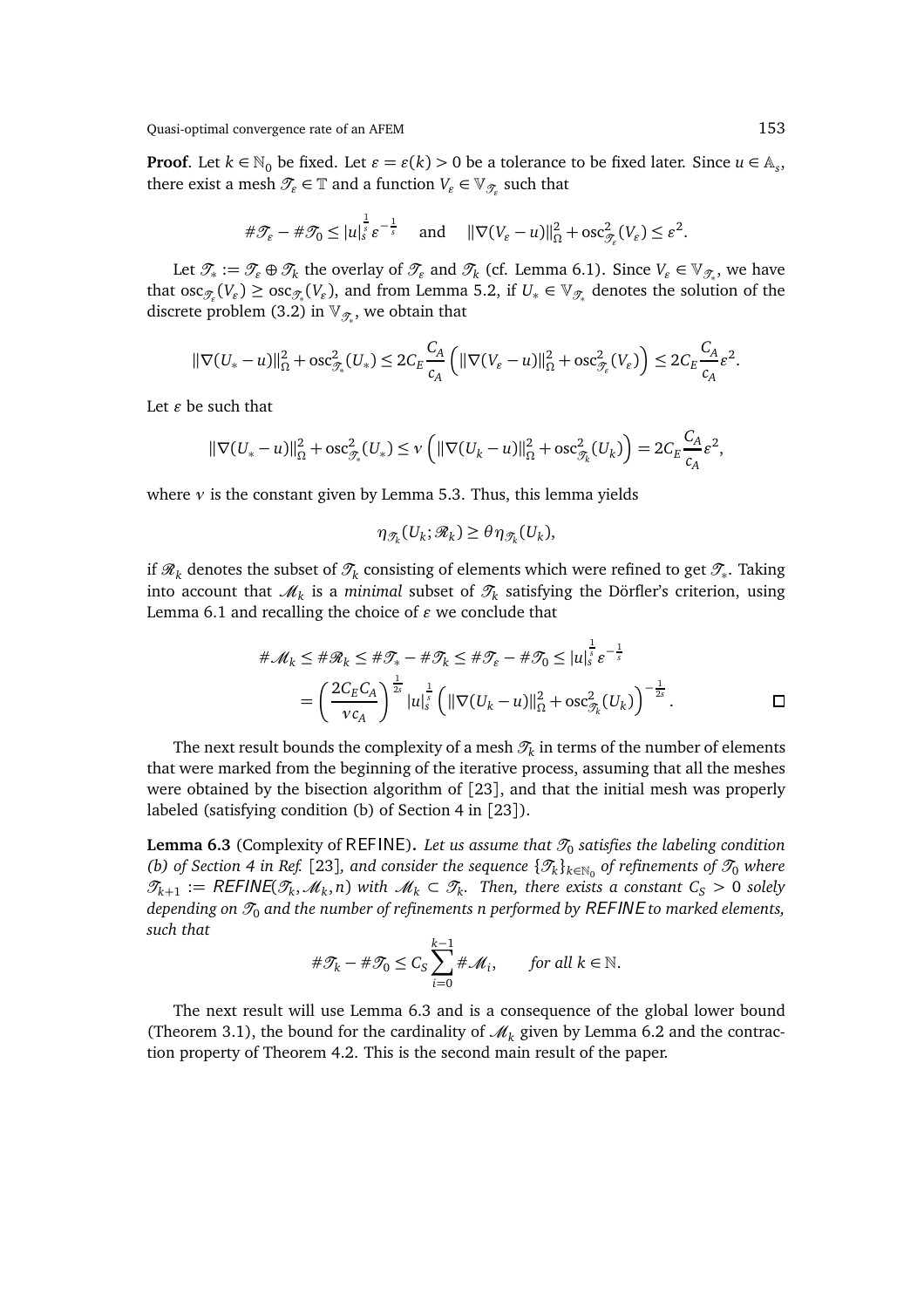**Theorem 6.1** (Quasi-optimal convergence rate). *Let us assume that*  $\mathscr{T}_0$  *satisfies the labeling condition (b) of Section 4 in Ref.* [23]*. Let us assume that the weak solution u of problem* (2.1)  $b$ elongs to  $\mathbb{A}_s$ . If  $\{U_k\}_{k\in\mathbb{N}_0}$  denotes the sequence computed through the Adaptive Algorithm,  $% \sigma$  and the marking parameter  $\theta$  satisfies 0 <  $\theta$  <  $\theta_0$  (cf. (5.1)), then

$$
\left[\|\nabla(U_k - u)\|_{\Omega}^2 + \mathrm{osc}_{\mathcal{I}_k}^2(U_k)\right]^{\frac{1}{2}} \le C|u|_s(\#\mathcal{I}_k - \#\mathcal{I}_0)^{-s}, \qquad \forall \, k \in \mathbb{N},\tag{6.2}
$$

*where C* > 0 *depends on d,*  $\kappa_{\mathbb{T}}$ *, problem data, the number of refinements n performed over each marked element, the marking parameter θ, and the regularity index s.*

**Proof.** Let  $k \in \mathbb{N}$  be fixed. The global lower bound (Theorem 3.1) yields

$$
\|\nabla (U_i - u)\|_{\Omega}^2 + \mu \eta_{\mathcal{T}_i}^2(U_i) \le (1 + \mu C_L^{-1}) \left[ \|\nabla (U_i - u)\|_{\Omega}^2 + \text{osc}_{\mathcal{T}_i}^2(U_i) \right], \qquad 0 \le i \le k - 1,
$$

where  $\mu$  is the constant appearing in Theorem 4.2. Using Lemmas 6.3 and 6.2 it follows that

$$
\#\mathcal{T}_{k} - \#\mathcal{T}_{0} \leq C_{S} \sum_{i=0}^{k-1} \#\mathcal{M}_{i} \leq C_{S} \left(\frac{2C_{E}C_{A}}{v c_{A}}\right)^{\frac{1}{2s}} |u|_{s}^{\frac{1}{s}} \sum_{i=0}^{k-1} \left[ \|\nabla (U_{i} - u)\|_{\Omega}^{2} + \text{osc}_{\mathcal{T}_{i}}^{2}(U_{i}) \right]^{-\frac{1}{2s}} \n\leq C_{S} \left(\frac{2C_{E}C_{A}}{v c_{A}}\right)^{\frac{1}{2s}} |u|_{s}^{\frac{1}{s}} \left(1 + \mu C_{L}^{-1}\right)^{\frac{1}{2s}} \sum_{i=0}^{k-1} \left[ \|\nabla (U_{i} - u)\|_{\Omega}^{2} + \mu \eta_{\mathcal{T}_{i}}^{2}(U_{i}) \right]^{-\frac{1}{2s}}. (6.3)
$$

Since we do not have a contraction for the quantity  $\left[ \|\nabla (U_i - u)\|_{\Omega}^2 + \mu \eta_{\mathcal{T}_i}^2(U_i) \right]$  as happens in the linear problem case, we now proceed as follows. We define

$$
z_i^2 := [\mathscr{F}(U_i) - \mathscr{F}(u)] + \mu \eta_{\mathscr{T}_i}^2(U_i),
$$

the contraction property (Theorem 4.2) yields  $z_{i+1} \le \rho z_i$  and thus,  $z_i^{-\frac{1}{s}} \le \rho^{\frac{1}{s}} z_{i+1}^{-\frac{1}{s}}$ . Since  $\rho$  < 1, taking into account (4.8), we obtain that<sup>§</sup>

$$
\sum_{i=0}^{k-1} \left( \|\nabla (U_i - u)\|_{\Omega}^2 + \mu \eta_{\mathcal{T}_i}^2 (U_i) \right)^{-\frac{1}{2s}} \n\leq (C_A/2)^{\frac{1}{2s}} \sum_{i=0}^{k-1} z_i^{-\frac{1}{s}} \leq (C_A/2)^{\frac{1}{2s}} \sum_{i=1}^{\infty} (\rho^{\frac{1}{s}})^i z_k^{-\frac{1}{s}} = (C_A/2)^{\frac{1}{2s}} \frac{\rho^{\frac{1}{s}}}{1 - \rho^{\frac{1}{s}}} z_k^{-\frac{1}{s}} \n\leq (C_A c_A^{-1})^{\frac{1}{2s}} \frac{\rho^{\frac{1}{s}}}{1 - \rho^{\frac{1}{s}}} \left( \|\nabla (U_k - u)\|_{\Omega}^2 + \mu \eta_{\mathcal{T}_k}^2 (U_k) \right)^{-\frac{1}{2s}}.
$$

Using the last estimation in (6.3), it follows that

$$
\#\mathcal{T}_{k} - \#\mathcal{T}_{0}
$$
\n
$$
\leq C_{S} \left( \frac{2 C_{E} C_{A}}{\nu c_{A}} \right)^{\frac{1}{2s}} |u|_{s}^{\frac{1}{s}} \left( 1 + \mu C_{L}^{-1} \right)^{\frac{1}{2s}} \left( C_{A} c_{A}^{-1} \right)^{\frac{1}{2s}} \frac{\rho^{\frac{1}{s}}}{1 - \rho^{\frac{1}{s}}} \left( \|\nabla (U_{k} - u) \|_{\Omega}^{2} + \mu \eta_{\mathcal{T}_{k}}^{2} (U_{k}) \right)^{-\frac{1}{2s}},
$$

 ${}^{\S}$ In this estimation we assume for simplicity that  $c_A$  and  $C_A$  are chosen so that  $c_A \leq 2 \leq C_A$ .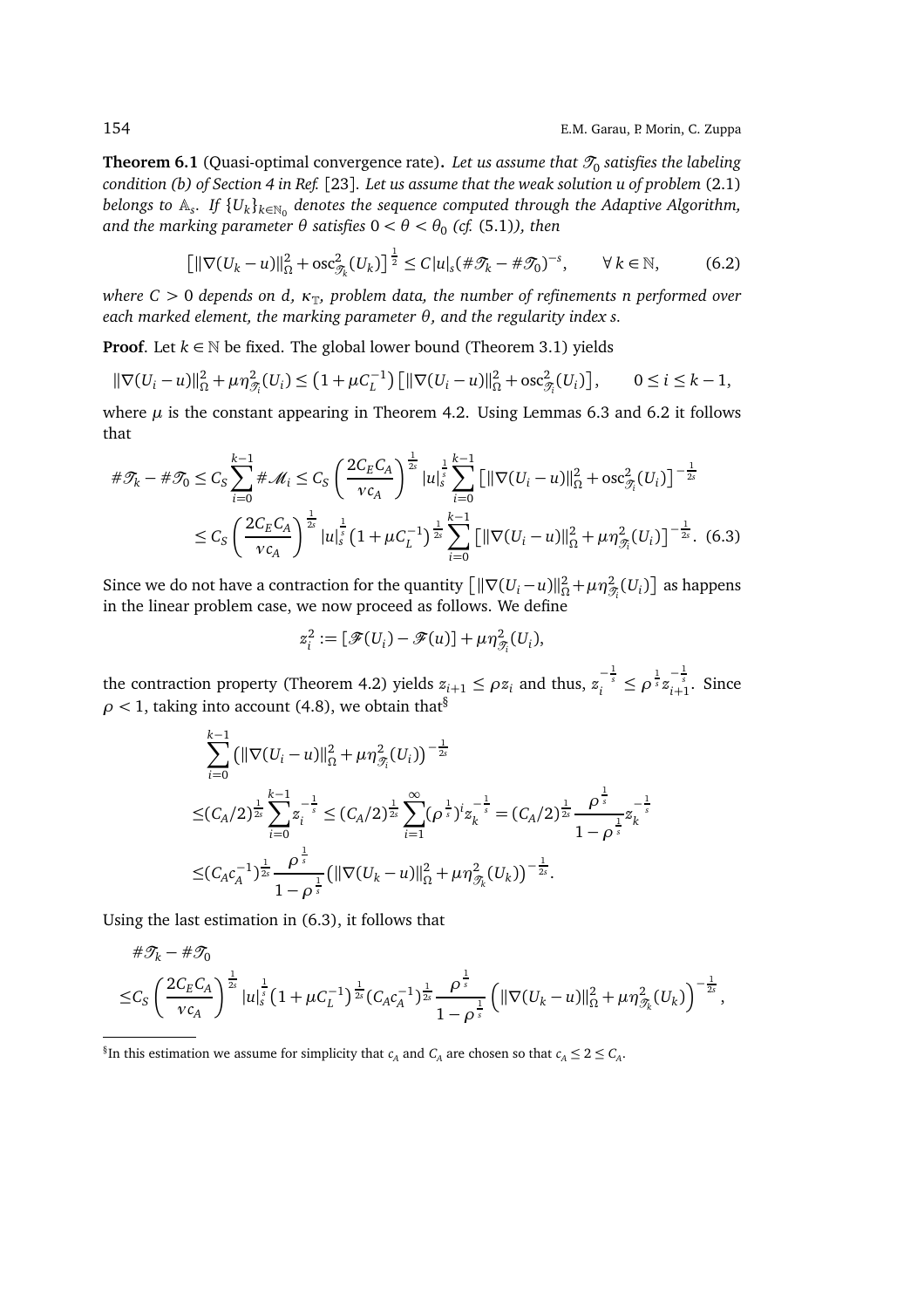and using that  $\mathrm{osc}_{\mathscr{T}_k}(U_k) \leq \eta_{\mathscr{T}_k}(U_k)$  and raising to the *s*-power we have that

$$
\begin{split} &(\#\mathcal{I}_k - \#\mathcal{I}_0)^s \\ &\leq \frac{C_S^s C_A}{c_A} \left(\frac{2C_E}{v}\right)^{\frac{1}{2}} \left(1 + \mu C_L^{-1}\right)^{\frac{1}{2}} \frac{\rho}{(1 - \rho^{\frac{1}{s}})^s} |u|_s \left(\|\nabla (U_k - u)\|_{\Omega}^2 + \mu \csc^2_{\mathcal{I}_k}(U_k)\right)^{-\frac{1}{2}}. \end{split}
$$

Finally, from the last estimate the assertion (6.2) follows, and the proof is concluded.  $\Box$ We conclude this article with a few remarks.

**Remark 6.1** The problem given by (1.1) is a particular case of the more general problem

$$
\begin{cases}\n-\nabla \cdot \left[\alpha(\cdot, |\nabla u|_{\mathcal{A}}^2) \mathcal{A} \nabla u\right] = f & \text{in } \Omega \\
u = 0 & \text{on } \partial \Omega,\n\end{cases}
$$

where  $\alpha$  :  $\Omega \times \mathbb{R}_+ \to \mathbb{R}_+$  and  $f \in L^2(\Omega)$  satisfy the properties assumed in the previous sections, and  $\mathscr{A}: \Omega \to \mathbb{R}^{d \times d}$  is such that  $\mathscr{A}(x)$  is a symmetric matrix, for all  $x \in \Omega$ , and uniformly elliptic, i.e., there exist constants  $\underline{a}, \overline{a} > 0$  such that

$$
\underline{a}|\xi|^2 \leq \mathcal{A}(x)\xi \cdot \xi \leq \overline{a}|\xi|^2, \qquad \forall \ x \in \Omega, \ \xi \in \mathbb{R}^d.
$$

If  $\mathcal A$  is piecewise constant over an initial conforming mesh  $\mathcal T_0$  of  $\Omega$ , then the convergence and optimality results previously presented also hold for this problem.

**Remark 6.2** We have assumed the use of *linear* finite elements for the discretization (see (3.1)), which is customary in nonlinear problems. It is important to notice that the only place where we used this is for proving (3.17), which is one of the key issues of our argument. The rest of the steps of the proof hold regardless of the degree of the finite element space.

**Acknowledgments** This work was partially supported by CONICET through Grant PIP 112-200801-02182, Universidad Nacional del Litoral through Grant CAI+D PI 062-312, Agencia Nacional de Promoción Científica y Tecnológica, through grant PICT-2008-0622, and by Universidad Nacional de San Luis through Grant 22/F730-FCFMyN (Argentina).

## **References**

- [1] P. BINEV, W. DAHMEN, R. DEVORE, AND P. PETRUSHEV, *Approximation Classes for Adaptive Methods*, Serdica Math. J. 28 (2002), pp. 391-416.
- [2] J. M. CASCÓN, C. KREUZER, R. H. NOCHETTO, AND K. G. SIEBERT, *Quasi-optimal convergence rate for an adaptive finite element method*, SIAM J. Numer. Anal. 46 (2008), no. 5, pp. 2524–2550.
- [3] P. CONCUS, *Numerical solution of the nonlinear magnetostatic field equation in two dimensions*, J. Comput. Phys. 1 (1967), pp. 330-342.
- [4] S.-S. CHOW, *Finite element error estimates for nonlinear elliptic equations of monotone type*, Numer. Math. 54 (1989), no. 4, pp. 373–393.
- [5] X. DAI, J. XU, AND A. ZHOU, *Convergence and optimal complexity of adaptive finite element eigenvalue computations*, Numer. Math. 110 (2008), pp. 313–355.